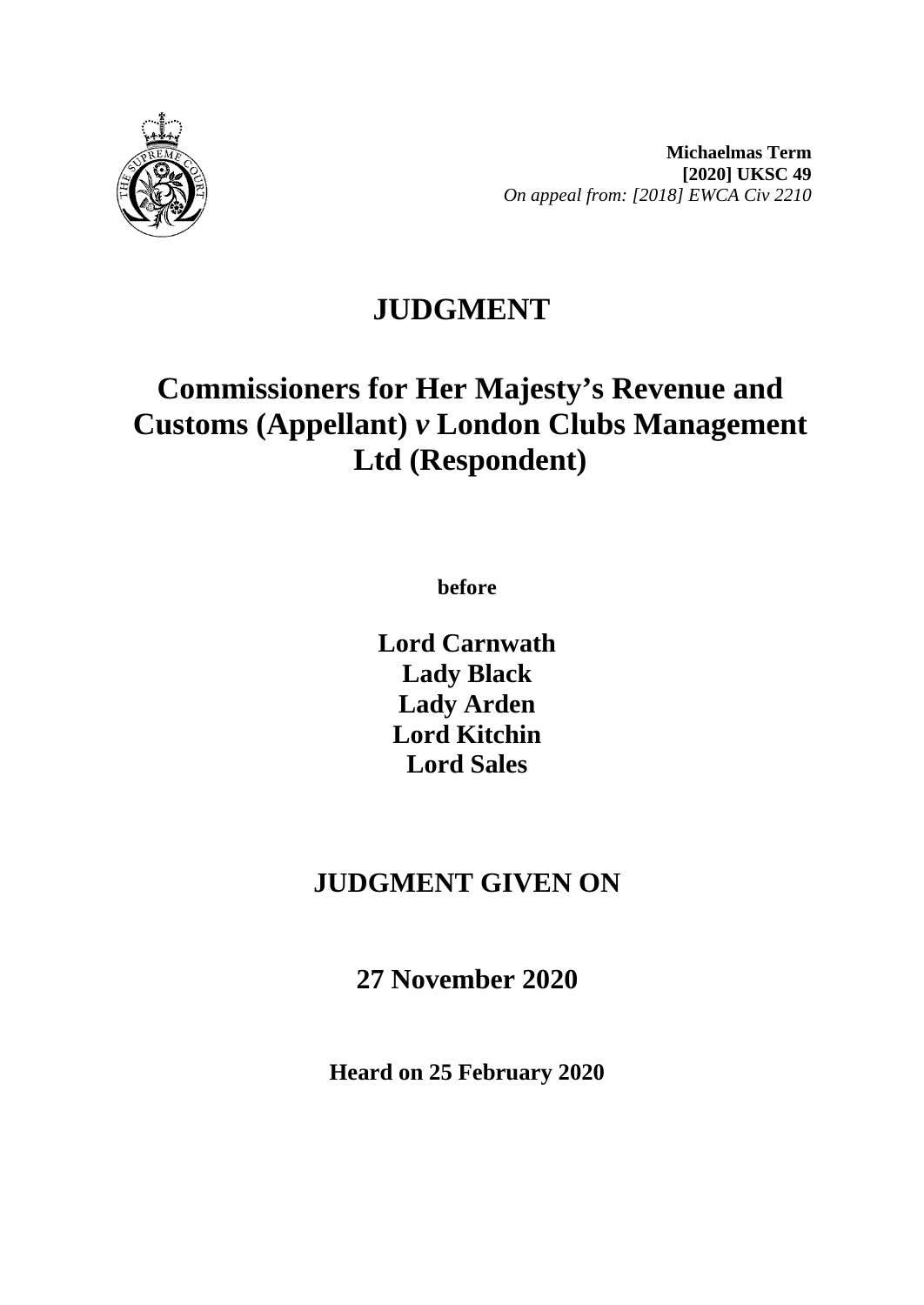*Appellant Respondent*<br>George Peretz QC *Andrew Hitchmoug* (Instructed by HMRC Solicitor's Office (Bush House) )

George Peretz QC<br>
Elizabeth Wilson Barbara Belgrano Barbara Belgrano (Instructed by Ashurst LLP (London) )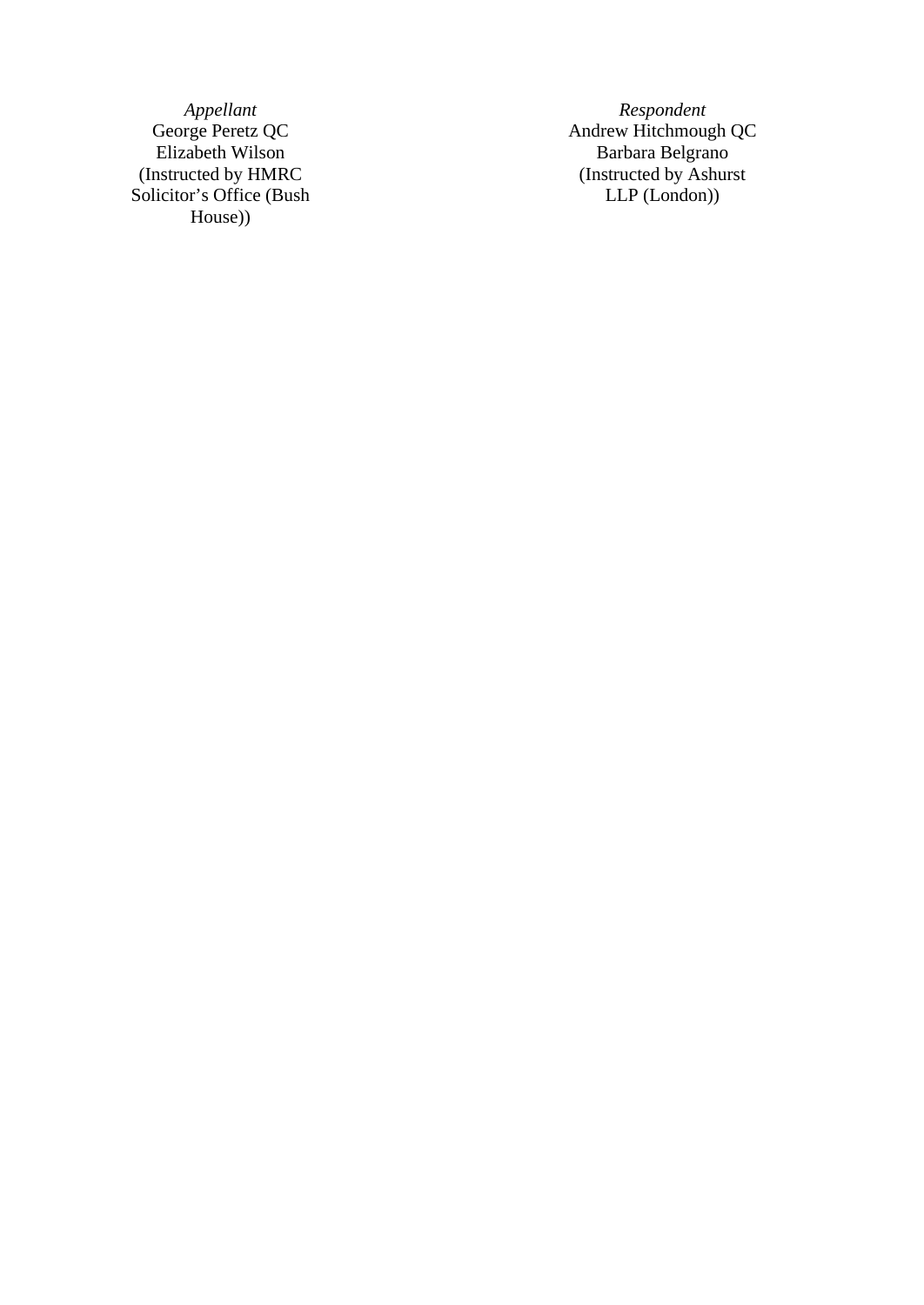## **LORD KITCHIN: (with whom Lord Carnwath and Lady Black agree)**

1. London Clubs Management Ltd ("LCM") operates casinos where games such as blackjack, punto banco and American roulette are played. The questions to which this appeal gives rise concern the correct treatment for gaming duty purposes of non-negotiable gaming chips and free bet vouchers which are provided free of charge by LCM and some other casino operators to selected gamblers to encourage them to gamble in their casinos.

2. Gaming duty is an excise duty which was introduced by the Finance Act 1997 (the "FA 1997"). Section 10(1) provides that the duty is charged in accordance with section 11 on any premises where dutiable gaming takes place. It is accepted that the gaming at issue in this appeal is dutiable gaming for which LCM, as the provider of the casino premises where it takes place, is liable.

3. The amount of gaming duty payable is calculated by applying the relevant rate of gaming duty to the "gross gaming yield" from the casino premises during a specified accounting period. Section 11(8) provides that the gross gaming yield consists of the aggregate of "gaming receipts" and "banker's profits" for that period:

> "(a) the gaming receipts for that period from those premises; and

> (b) where a provider of the premises (or a person acting on his behalf) is banker in relation to any dutiable gaming taking place on those premises in that period, the banker's profits for that period from that gaming."

4. "Gaming receipts" are defined by section 11(9), which reads, so far as relevant:

> "For the purposes of subsection (8) above the gaming receipts for an accounting period from any premises are the receipts in that period from charges made in connection with any dutiable gaming which has taken place on the premises other than -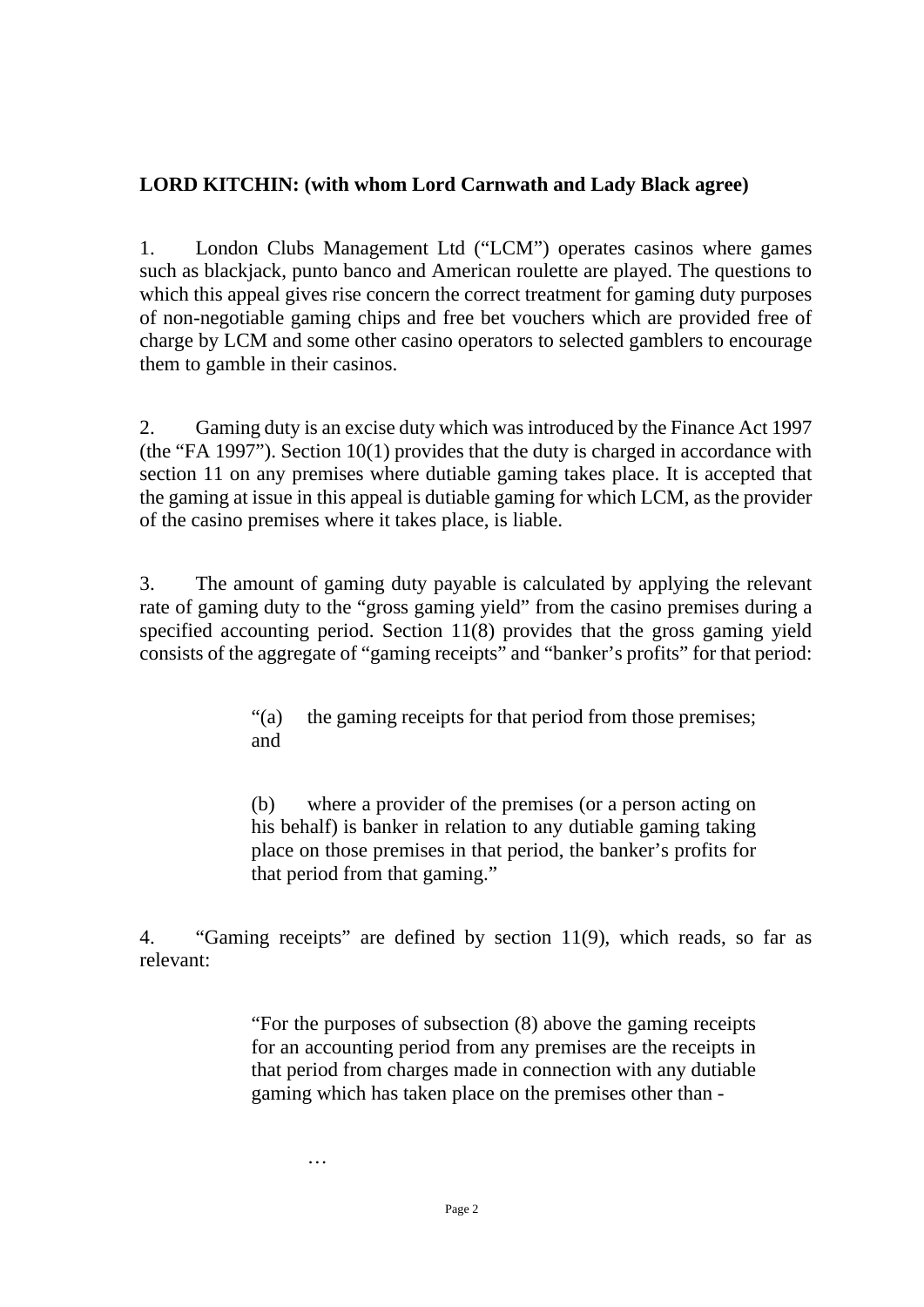(b) any charge the payment of which confers no more than an entitlement to admission to the premises."

5. "Banker's profits" were, at the relevant time, 1 October 2008 to 30 September 2012, defined by section 11(10) as the amount by which the value in money or money's worth of the stakes staked exceeded the value of the prizes provided by the banker:

> "In subsection (8) above the reference to the banker's profits from any gaming is a reference to the amount (if any) by which the value specified in paragraph (a) below exceeds the value specified in paragraph (b) below, that is to say -

> > (a) the value, in money or money's worth, of the stakes staked with the banker in any such gaming; and

> > (b) the value of the prizes provided by the banker to those taking part in such gaming otherwise than on behalf of a provider of the premises."

6. Section 11(10A), which has had effect since 1 September 2007, addresses the valuation of prizes:

> "Subsections (2) to (6)(a) of section 20 of the Betting and Gaming Duties Act 1981 (expenditure on bingo winnings: valuation of prizes) apply, with any necessary modifications, for the purposes of gaming duty as they apply for the purposes of bingo duty."

7. Section 20 of the Betting and Gaming Duties Act 1981 (the "BGDA") says, so far as relevant:

> "(2) Where a prize is obtained by the promoter from a person not connected with him, the cost to the promoter shall be treated as the value of the prize for the purpose of subsection (1).

(3) Where a prize is a voucher which -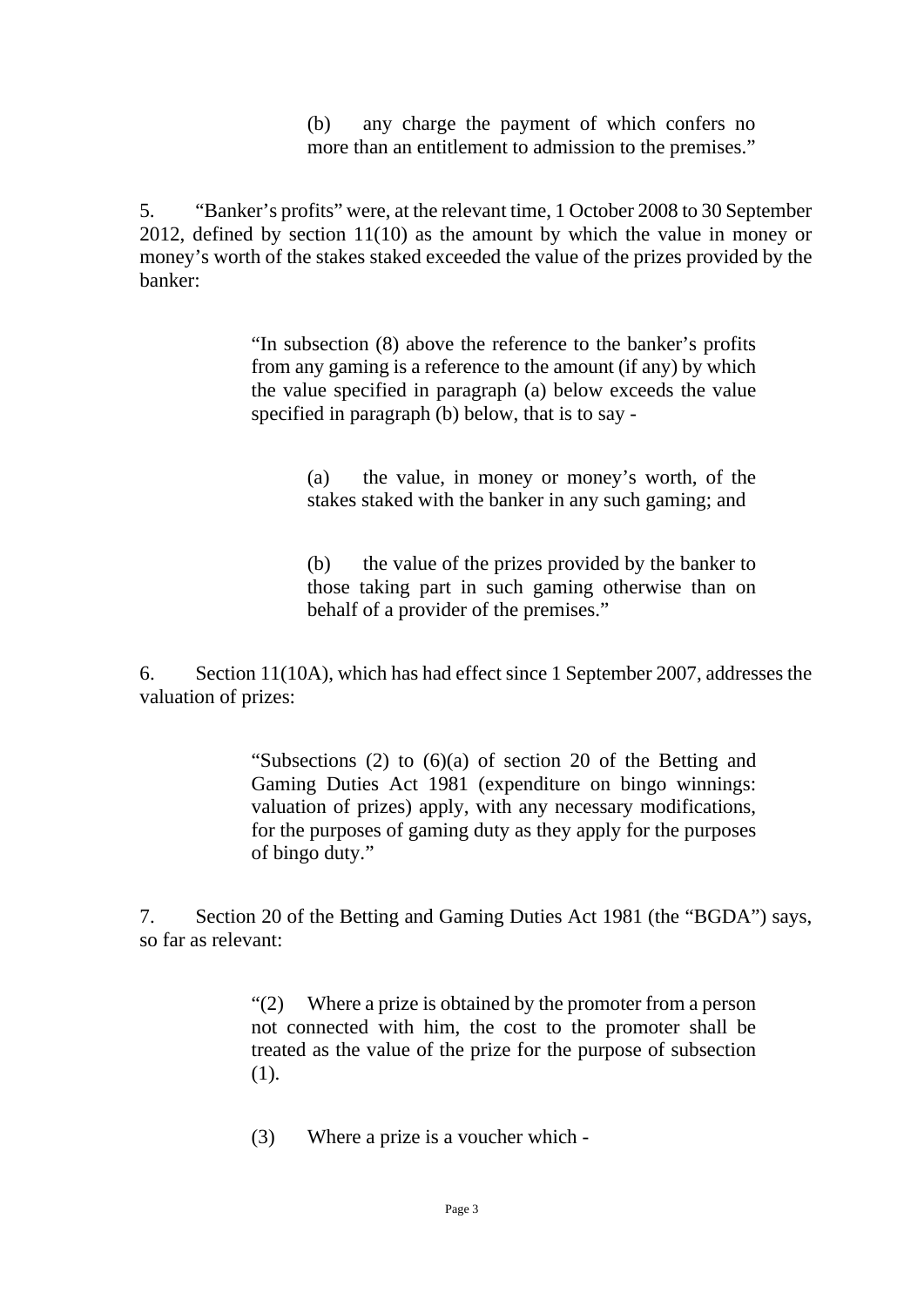(a) may be used in place of money as whole or partial payment for benefits of a specified kind obtained from a specified person,

(b) specifies an amount as the sum or maximum sum in place of which the voucher may be used, and

(c) does not fall within subsection (2),

the specified amount is the value of the voucher for the purpose of subsection (1).

(4) Where a prize is a voucher (whether or not it falls within subsection (2)) it shall be treated as having no value for the purpose of subsection (1) if -

(a) it does not satisfy subsection  $(3)(a)$  and (b), or

(b) its use as described in subsection  $(3)(a)$  is subject to a specified restriction, condition or limitation which may make the value of the voucher to the recipient significantly less than the amount mentioned in subsection  $(3)(b)$ ."

#### *The facts*

8. The relevant facts are not in dispute and are very straightforward. Normal cash chips are either purchased by gamblers for cash or won on a winning bet. They are replayable at the gaming tables until they are lost, or they may be used to buy goods or services, or they may be encashed.

9. Non-negotiable chips are provided to selected gamblers as a promotional tool. They have some of the characteristics of normal cash chips. In particular, they may be used to place bets at the gaming tables and they are replayable until they are lost. If the gambler wins, the banker pays out the winnings in cash chips and the gambler retains the non-negotiable chips and may use them to place further bets.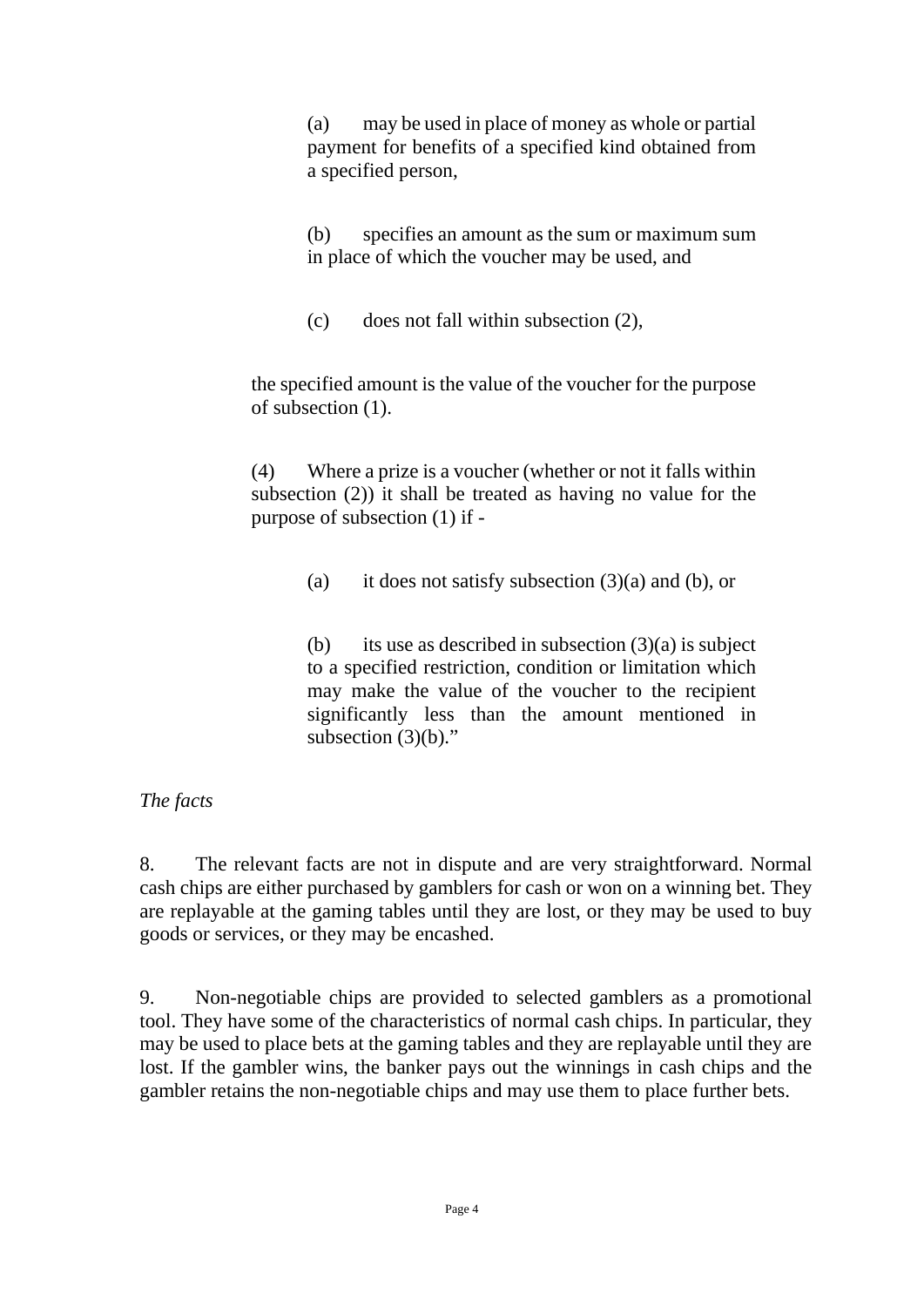10. There are important differences between non-negotiable chips and cash chips, however. First and as I have mentioned, they are not purchased for cash but are provided free of charge. Secondly, they cannot be used to buy goods or services, nor can they be encashed. They can be used to place bets and that is all. Thirdly, when a gambler loses a bet placed with non-negotiable chips, the banker places them in the table's "drop box" which is a secure box under the gaming table. In contrast (with the exception of tips), cash chips are not placed in the drop box. Rather, when a gambler loses a bet placed with cash chips, the chips are placed in the chip float, a tray which rests in front of the banker and contains the casino's chips. Fourthly, nonnegotiable chips are physically distinguishable from cash chips. The face of each non-negotiable chip is clearly marked "non-negotiable".

11. Free bet vouchers are printed paper vouchers which are also provided to selected gamblers as a promotional tool. There are several different types. "Free play vouchers" or "replayable vouchers" can be used in just the same way as nonnegotiable chips. If the gambler loses the bet, they are placed in the drop box. If the gambler wins the bet, the winnings are paid to him in cash chips and the voucher is returned to him and may be used to place further bets. "One-hit vouchers" can only be used to place a single bet, regardless of whether the gambler wins or loses. Once the voucher has been played, the dealer puts it in the drop box. If the gambler has won the bet, his winnings are paid in the form of cash chips. If he loses the bet, he receives nothing. "Cash match" vouchers operate in a similar way to one-hit vouchers, except that a gambler must first place a bet with cash chips in order to use a cash match voucher of the same value. Finally, there are "free gaming chips vouchers". They may be exchanged for non-negotiable chips at the casino's cash desk without charge. These non-negotiable chips can then be used in just the same way as other non-negotiable chips.

12. Non-negotiable chips have no printed terms and conditions. Free bet vouchers, on the other hand, are subject to terms and conditions which may limit the games in which they may be played (for example, blackjack or punto banco), the bets for which they may be placed (for example, even money bets) or the time at which they may be used (for example, between particular dates). In these proceedings non-negotiable chips and all free bet vouchers have been referred to collectively as "Non-Negs" and I too will use that terminology. No one has suggested that, for tax purposes, the various kinds of Non-Negs should be treated differently from one another. But I should observe that the Upper Tribunal pointed out, entirely correctly in my view, that free gaming chips vouchers should not have been included in the same category as other Non-Negs because they are not used in the game itself, nor do they end up in the drop box; it is only the Non-Negs into which they may be exchanged which are placed as bets. Clearly this can have no effect on the outcome of this appeal, however.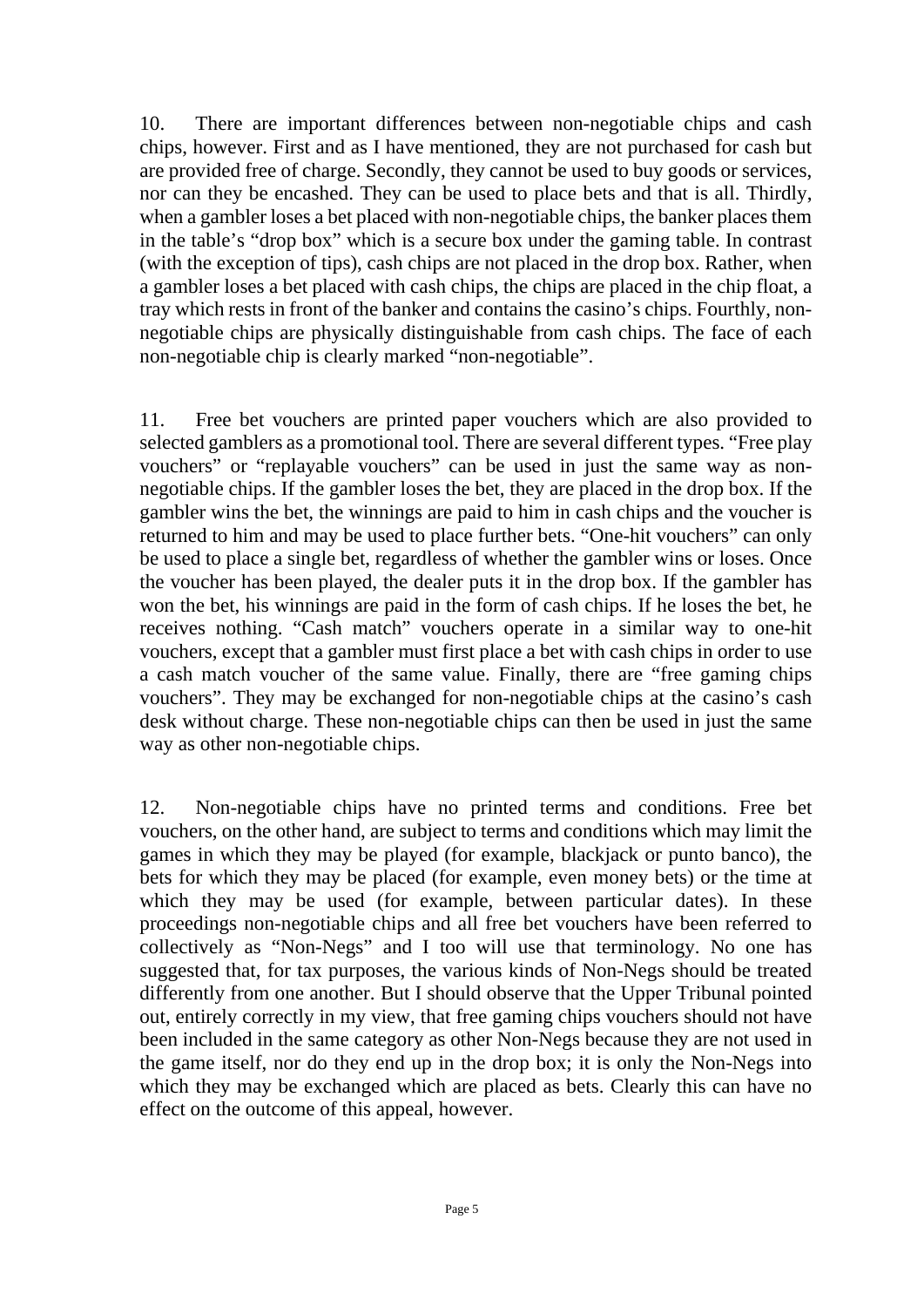13. LCM introduced Non-Negs in 2008 and from that time it included the face value of all the Non-Negs played by gamblers and retained by its casinos in their drop boxes in the calculation of its banker's profits. However, following a review of that approach, it considered that it had made an error in so doing and that, in consequence, it had over-declared its payable gaming duty. In October 2012 LCM therefore wrote to the Commissioners for Her Majesty's Revenue and Customs ("HMRC") and requested repayment of £1,973,376.97 of gaming duty which it said had been overpaid in the period from 1 October 2008 to 30 September 2012. The request was made under section 137A of the Customs and Excise Management Act 1979. On 13 March 2013, HMRC rejected that claim. LCM appealed against that decision.

#### *The proceedings*

14. The First-tier Tribunal ("FTT") (Judge Sinfield) [2014] UKFTT 1060 (TC) dismissed LCM's appeal. The FTT rejected LCM's argument that Non-Negs did not have any value in money or money's worth within the meaning of section  $11(10)(a)$ of the FA 1997 because they were provided to the gambler free of charge and so the gambler did not risk anything of value when he placed them as a bet. It accepted instead the argument advanced on behalf of HMRC that the value in money or money's worth of the Non-Negs was their monetary face value on the basis that the face value would be used to calculate the winnings in cash chips and on a losing bet the gambler would no longer have the right to bet the monetary value of the Non-Negs for free.

15. On appeal by LCM, the Upper Tribunal (Tax and Chancery Chamber) ("UT") (Henderson J and Judge Roger Berner), [2016] UKUT 0259 (TCC) allowed the appeal. It held that the FTT failed to have proper regard to the requirement that the value of the stakes staked in section 11(10)(a) of the FA 1997 must be the value of those stakes in money or money's worth. However, Non-Negs did not represent any money paid or deposited with LCM, nor did they have any value in money's worth by reason of being redeemable for cash or for goods or services. Further, there was no evidence and there were no findings of fact either that Non-Negs were transferable or, if they were, as to the monetary value that they might realise upon any transfer.

16. The UT also addressed the position of Non-Negs as prizes under section 11(10)(b) of the FA 1997. It considered that this was not an issue which needed to be resolved to dispose of the appeal but it was desirable that it should express a view upon it because the system of valuation for gaming duty purposes of chips and vouchers for free bets should be regarded as a whole, taking into account the positive and negative elements of the calculation of the banker's profits.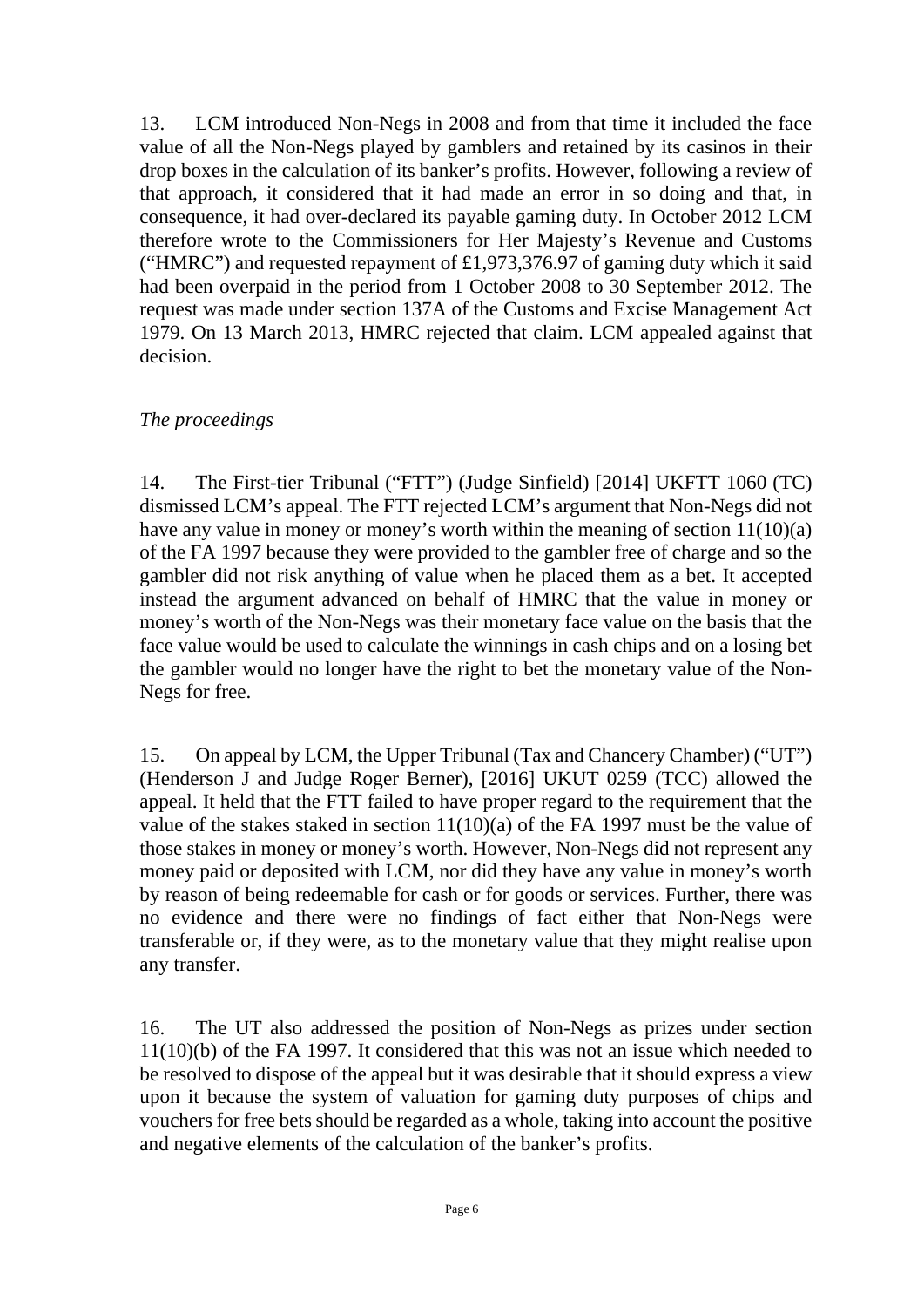17. On this issue, the parties took the position that Non-Negs should be treated in the same way for the purposes of section  $11(10)(a)$  and (b). Hence LCM's case was that Non-Negs were to be treated as having no value for the purposes of section 11(10)(a) and (b). HMRC, on the other hand, argued that Non-Negs were to be treated as having their face value for the purposes of section  $11(10)(a)$  and (b), with the result that only when a Non-Neg was not returned to or retained by the gambler would its value contribute to banker's profits.

18. The UT observed that it was not part of LCM's claim or its case on appeal that if Non-Negs had no value for the purposes of section 11(10)(a) they could nevertheless have a value for the purposes of section 11(10)(b). Correspondingly but not surprisingly, LCM did not dispute HMRC's analysis of the position as to the value of Non-Negs as prizes were HMRC's argument as to the value of Non-Negs for the purposes of section  $11(10)(a)$  to have prevailed.

19. The UT accepted LCM's contentions on this issue. It held that Non-Negs which were returned to or retained by the gambler fell within section  $20(4)(a)$  and (b) of the BGDA and therefore must be regarded as having no value. They fell within section  $20(4)(a)$  because they failed to satisfy section  $20(3)(a)$  and (b). They could be used to play a game but that did not mean they were used "in place of money as … payment for benefits". They fell within section 20(4)(b) because their use was restricted to the same use as any other Non-Neg and therefore could not have any different value in money or in money's worth.

20. The Court of Appeal (Flaux, Leggatt LJJ, Dame Elizabeth Gloster) [2018] EWCA Civ 2210; [2019] 1 WLR 1 dismissed HMRC's further appeal. It held that a Non-Neg was not a "stake staked" for the purposes of section 11(10)(a) of the FA 1997; and, if a Non-Neg was a stake staked, that stake had no value in "money or money's worth". Dame Elizabeth Gloster, with whom Leggatt and Flaux LJJ agreed, reasoned that the assessment of stakes staked under section 11(10), in context, involved a conventional arithmetical calculation of real-world stakes received from players which, if necessary, could feature as revenue figures in a set of accounts and contribute to the casino's gross profits. It did not include artificial or notional values placed on tokens given to the gambler by the casino as a promotional exercise which intrinsically had no value and were non-negotiable, or at best had an economic value to the player equivalent to their face value multiplied by the chance of winning. In no sense could the face value of a Non-Neg, or even the value calculated by reference to the chance of winning, feature as a receipt in a casino's accounts or be said to contribute to its gross profits. Further, when a gambler used a Non-Neg, he was not using his own money or putting his own money at risk. When a gambler lost a Non-Neg and it was placed in the casino's drop-box, he was not losing cash but the right to use that Non-Neg to place a bet. On an objective assessment of value, a Non-Neg had no value in money or money's worth for the purposes of section 11(10)(a).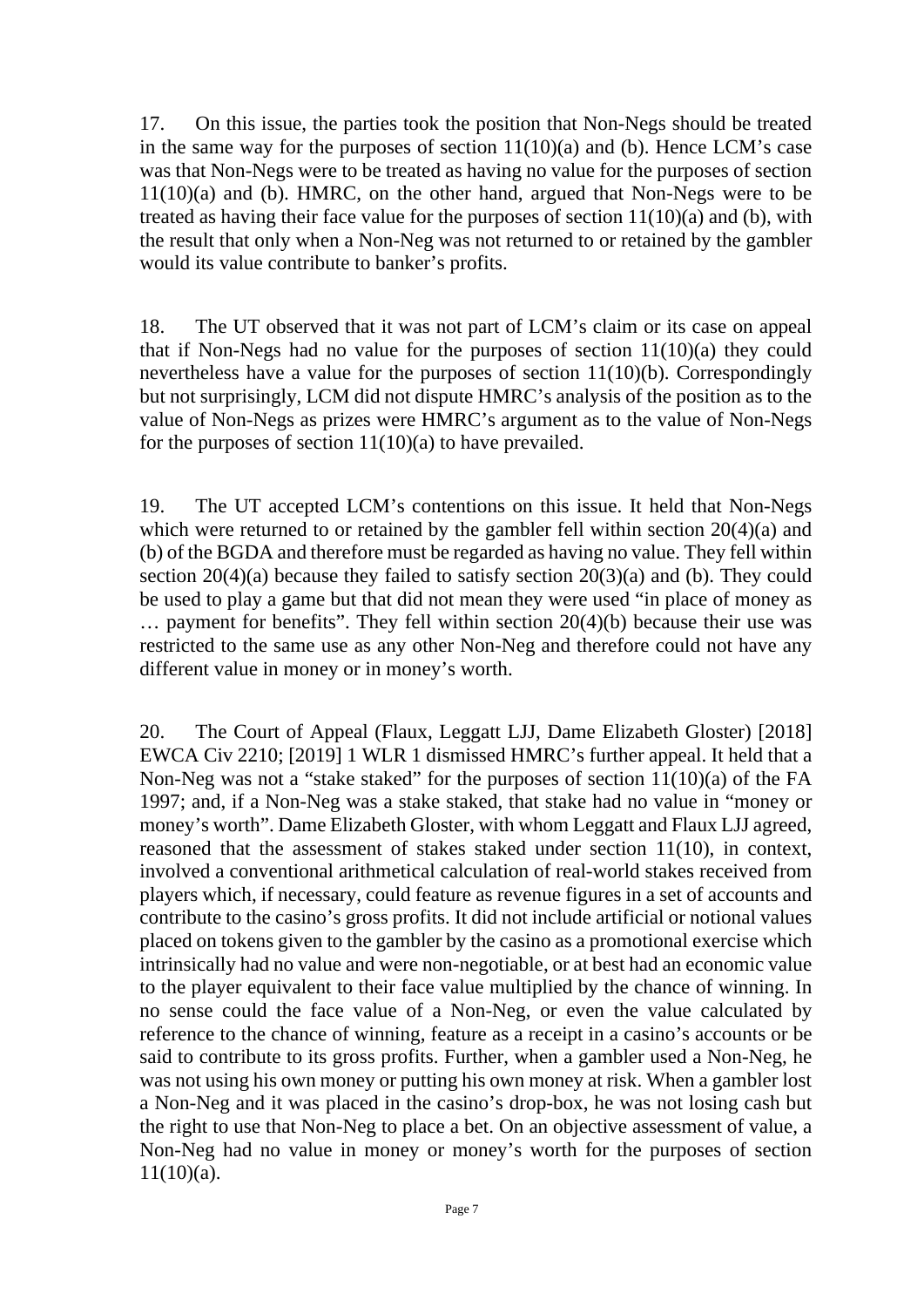21. HMRC also asked the Court of Appeal to consider the value of Non-Negs as "prizes provided" on the basis that, although a finding on this issue was not necessary to dispose of the appeal, there should, so far as possible, be consistency between the value of Non-Negs as "stakes staked" and as "prizes provided".

22. The Court of Appeal duly did so and, once again, agreed with the reasoning of the UT. The benefit which a retained Non-Neg provided was no different from that referable to the original Non-Neg. As no payment was required for the original Non-Neg, there was no payment in money which the Non-Neg could replace. Nor did staking a Non-Neg in a casino game entail "payment" in return for a "benefit". Moreover, the use of a Non-Neg was restricted, since it could only be used as a stake, and its use as such had no value. The UT was therefore right to conclude that the effect of either section 20(4)(a) or (b) of the BGDA was that a Non-Neg retained as a prize had no value for the purposes of section 11(10)(b) of the FA 1997.

## *This appeal*

23. Upon this further appeal, HMRC contend that the Court of Appeal fell into error on each of the issues it decided. It is therefore necessary to consider:

i) whether, in calculating banker's profits, Non-Negs are "stakes" for the purposes of section 11(10)(a) of the FA 1997;

ii) what "value, in money or money's worth" (if any) Non-Negs have for the purposes of section  $11(10)(a)$ ; and

iii) what "value" (if any) should be given to Non-Negs for the purposes of section 11(10)(b).

*Issues (i) and (ii) - Non-Negs as stakes staked*

24. It is convenient to address these issues together, for they are closely related. HMRC's case is clear and straightforward. They contend that for the purposes of section 11(10)(a) Non-Negs are "stakes staked" when they are played in a game and that their value "in money or money's worth" is their face value because that is the value which is attached to them in the game. Non-Negs are to be treated as a "stake" for the purposes of section  $11(10)(a)$  because they are treated as a stake under the rules of the game in which they are played, and are to be valued by reference to their value in money as a stake under those rules. This approach is, they say, focused on the treatment of the Non-Negs in the game but also reflects the commercial reality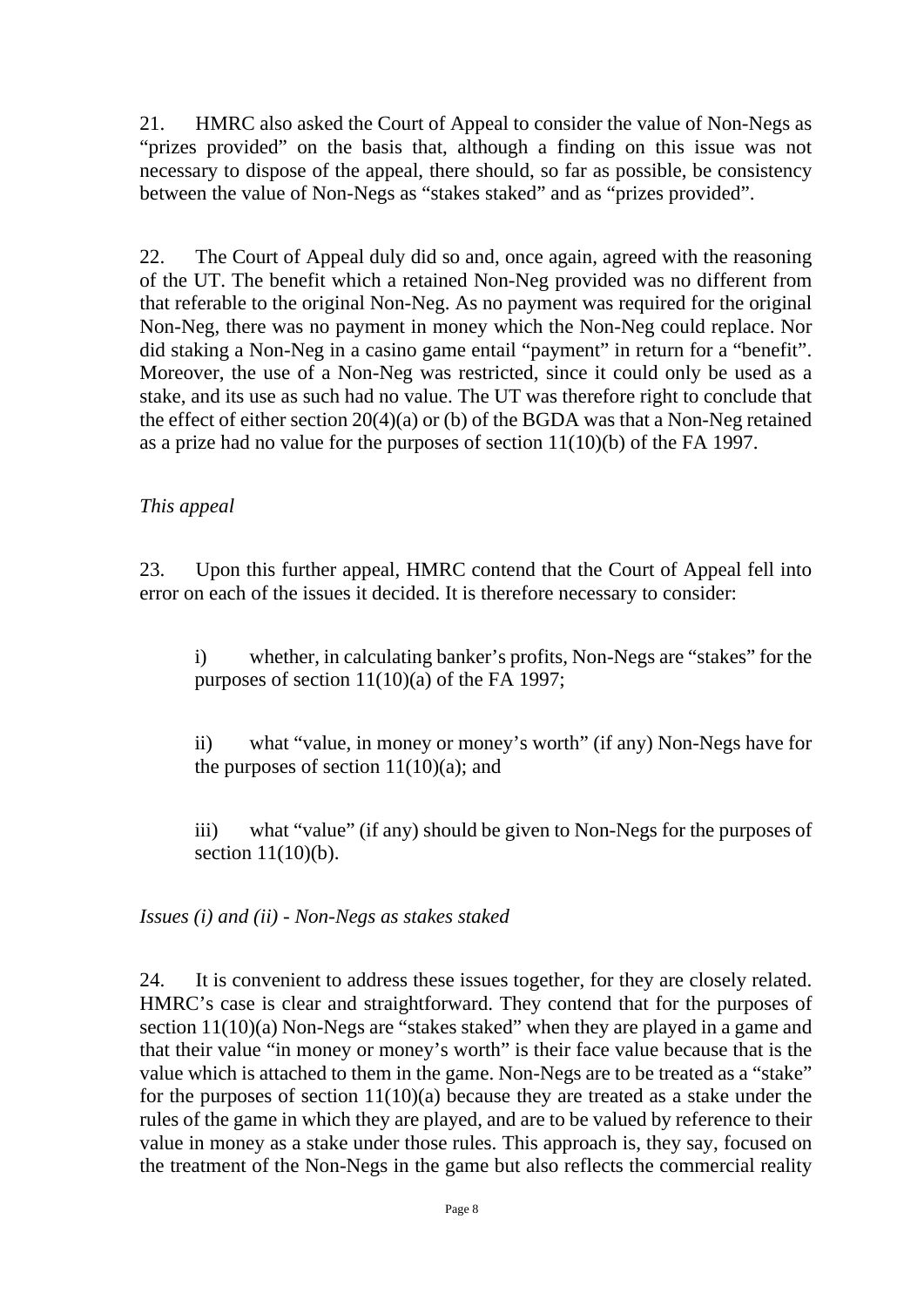that it is only because they can be staked at their face value and confer an entitlement to cash winnings if the play is successful that they act, as intended, as incentives or rewards.

25. HMRC recognise that one of two other approaches might be adopted. The first is that section  $11(10)(a)$  is concerned with stakes which consist of cash or which can be encashed or converted to cash, in which case Non-Negs, which cannot be encashed, have a zero value or are not stakes at all. The second is that this provision is concerned with stakes which have a real-world value to the gambler, and that this is their value under the provision. HMRC continue that this value will generally not be zero because a gambler can, by using cautious strategies, convert a Non-Neg into cash chips. Further, if the Non-Neg is assignable, it will have a value in an arm's length transaction between its holder and another gambler. HMRC accept that it is not open to them on this appeal to argue that, on this approach, the market value of the Non-Negs in issue was not zero but say that, were this court to find this is the correct approach, it would be open to them to do so in other cases, and to argue that the market value is substantial.

26. It is contended by HMRC that their preferred approach is the correct one. Section 11(10)(a) is concerned with the existence and value of the stake being placed as a stake in the casino game, and not its value in any other context, such as its value when encashed or when sold or assigned to another gambler. They continue that this is why, when ordinary cash chips are given by casinos to favoured gamblers and are used to place bets in a game, these chips count as stakes staked in the game for duty purposes. It is also why a cash incentive given to a gambler, such as a promise of a £50 "cash back" if £1,000 worth of ordinary cash chips are bought and staked, has no effect on the value of those cash chips as stakes staked in the calculation required by section 11(10). The promise does not affect the treatment or value of the stakes staked in the game under the rules of the game.

27. LCM contends that HMRC's approach accords with neither the wording of the legislation nor the judicial guidance in this area. Playing a casino game with a Non-Neg does not involve staking a stake with the banker. Further, if and in so far as playing with a Non-Neg does involve staking a stake, the value of the stake in money or money's worth is nil.

28. The case advanced by LCM therefore has two elements. In support of the first, namely that a Non-Neg is not a stake staked within the meaning of section 11(10)(a), it argues that it is inherent in the concept of staking a stake that a gambler is putting something of value at risk. However, a Non-Neg has no value and it represents nothing of value. A gambler risks nothing when he plays a game with a Non-Neg and the banker gains nothing if the player loses his bet.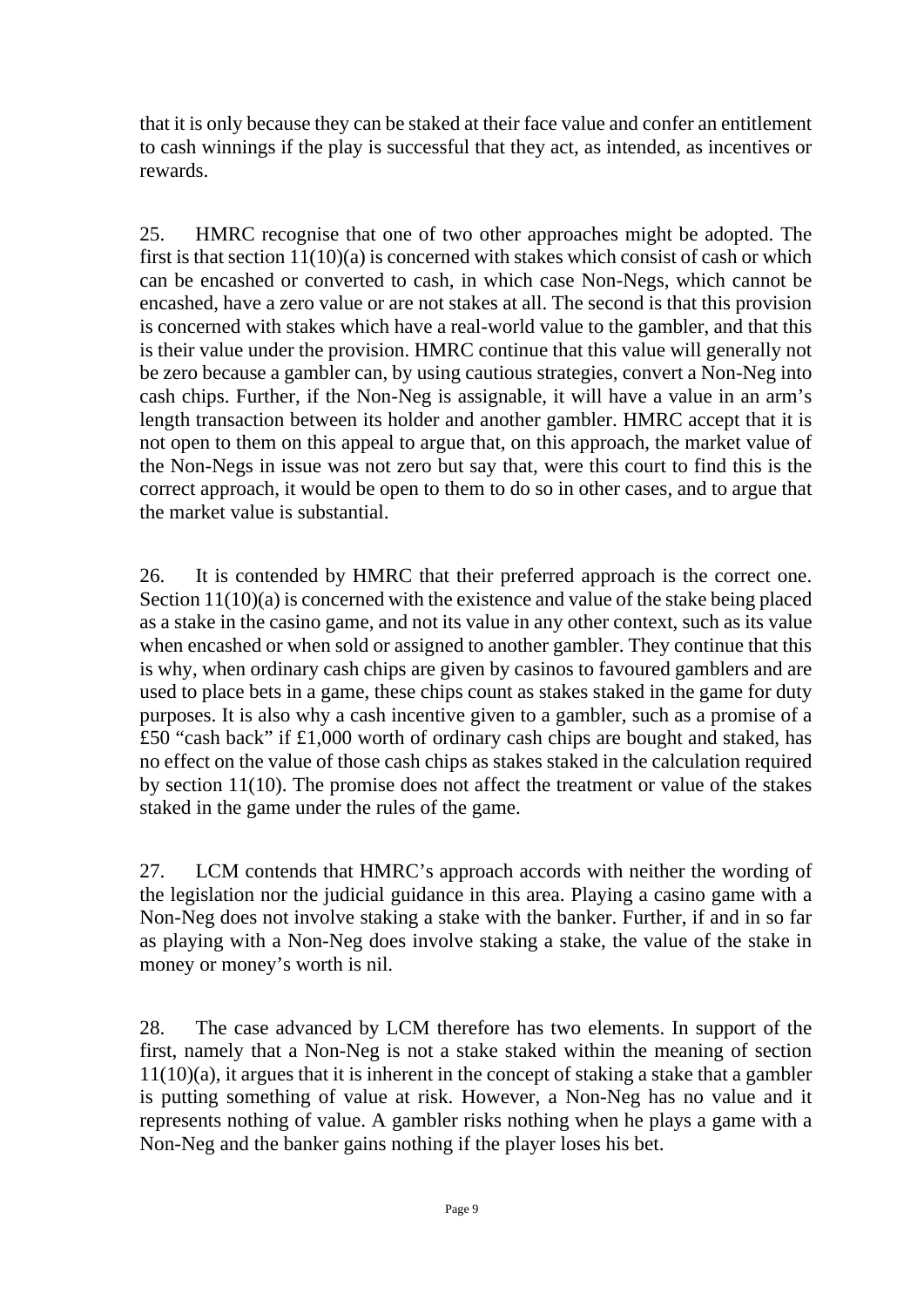29. Much the same reasoning underpins the second limb of LCM's case. It argues that if a Non-Neg is a stake then it has no value in money or money's worth. Assessment of whether a Non-Neg has a value in money or money's worth requires a consideration of the economic substance which underpins its use as a stake in a game. As a matter of substance, the gambler is not placing anything of value at risk. The Non-Neg is a token which allows him to play the game for free.

30. I should add one further point at this stage. The parties remain in agreement that there should, so far as possible, be consistency in approach between the value of Non-Negs as stakes staked under section 11(10)(a) and as prizes provided under section 11(10)(b). This is a matter to which I must return in considering issue (iii).

## *Discussion*

31. Before addressing these rival arguments and the proper interpretation of the legislation, I must say a little about the nature of a cash chip and what it represents. This was explored by the House of Lords in *Lipkin Gorman v Karpnale Ltd* [1991] 2 AC 548. The case concerned the misappropriation by a solicitor of money from his firm's client account. The solicitor exchanged that money for cash chips which he gambled away at the respondents' club. In these proceedings the firm sought to recover from the respondents the money lost by the solicitor as money had and received. One of the issues which arose was whether the respondents had given, in good faith, good consideration for the money. At that time gaming contracts were void under section 18 of the Gaming Act 1845 ("the 1845 Act") but the respondents nevertheless claimed they had given good consideration for two reasons: first, each time the solicitor placed a bet at the club, he obtained in exchange the chance of winning and thus of being paid; and secondly, the chips were supplied to the solicitor in exchange for money, and this constituted a separate contract, independent of the contracts under which bets were placed at the club and it was not void under the 1845 Act.

32. The House of Lords had no difficulty rejecting the first of these arguments. Each time the solicitor placed a bet he received nothing in return which constituted valuable consideration. The gaming contract was void and, if the solicitor won his bet, he had no right to any winnings, though he might have had a confident expectation that the club would pay. Were it otherwise, the club would soon have gone out of business.

33. The second argument ultimately fared no better. In the course of his reasoning, Lord Goff of Chieveley said this at p 575F-H: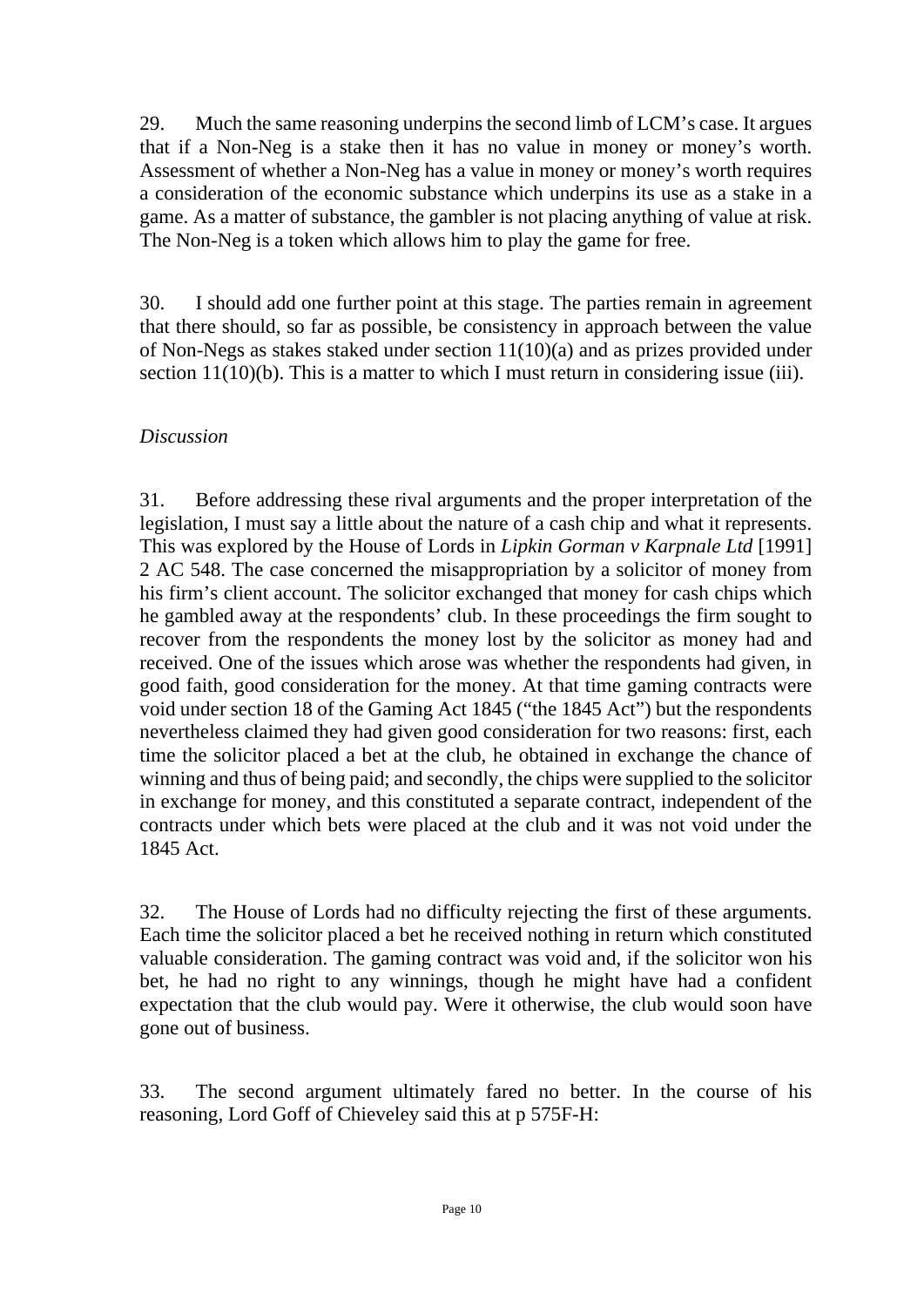"In common sense terms, those who gambled at the club were not gambling for chips: they were gambling for money. As Davies LJ said in *CHT Ltd v Ward* [1965] 2 QB 63, 79:

> 'People do not game in order to win chips; they game in order to win money. The chips are not money or money's worth; they are mere counters or symbols used for the convenience of all concerned in the gaming.'

The convenience is manifest, especially from the point of view of the club. The club has the gambler's money up front, and large sums of cash are not floating around at the gaming tables. The chips are simply a convenient mechanism for facilitating gambling with money. The property in the chips as such remains in the club, so that there is no question of a gambler buying the chips from the club when he obtains them for cash."

34. Lord Goff went on to explain that if gaming contracts were not void under English law there would be a contract in respect of the chips under which the club would accept the deposit of money by the gambler and provide him with chips which he could use to place bets or redeem; and separate contracts would be made when each bet was placed, at which point in time part or all of the money so deposited would be appropriated to the bet. As it was, however, each time the gambler placed a bet, the agreement between the gambler and the club was an agreement by way of gaming and so was null and void. The club, by accepting the bets, had not given valuable consideration for the money wagered by the gambler because the club was under no legal obligation to honour those bets.

35. It follows that when a gambler plays with cash chips in a casino, he is not staking the chips but the money those cash chips represent which he has deposited with the casino. When the gambler uses the chips to make a bet in a game, the money those chips represent is appropriated to the bet the gambler is making. If the gambler loses the bet, the right to the money those chips represent passes to the casino. If, on the other hand, the gambler wins the bet, then, depending on the rules of the game, the gambler will be entitled to a prize comprising the money he has bet and a further monetary prize, the size of which will usually be related to the size of the bet the gambler has made and the odds of him winning. The gambler will be given cash chips which represent the money he has won and he can use those chips and the money they represent to place further bets or he may encash the chips.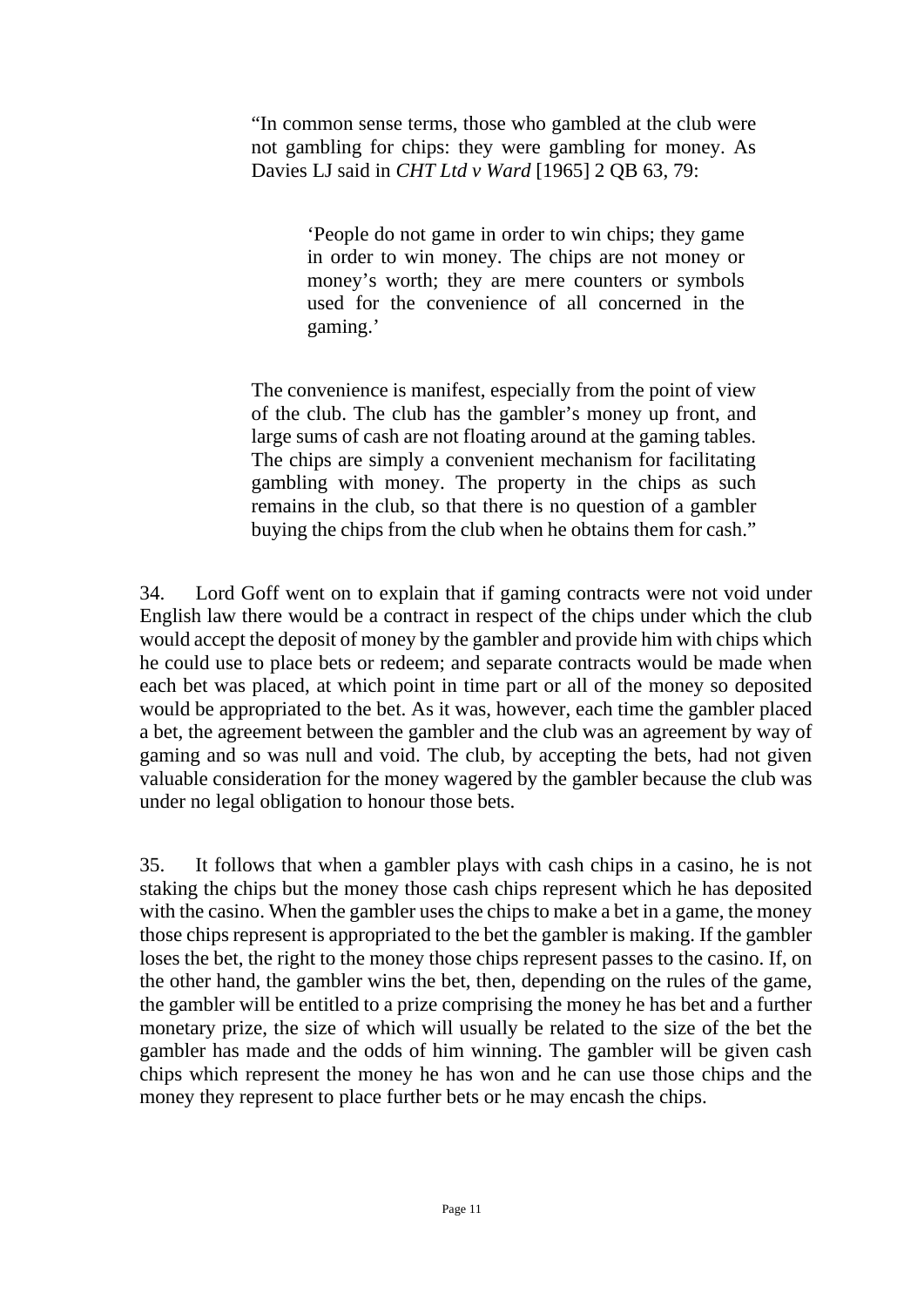36. I can now turn to the legislation and would make three points at the outset. First, the assessment of the gross gaming yield from any premises requires a focus upon the activity of gaming and not the provision of other goods or services on the premises. As I have explained, section 11(8) of the FA 1997 provides that the gross gaming yield consists of the aggregate of the gaming receipts from the premises and, where the provider of the premises (or a person acting on his behalf) is banker in relation to dutiable gaming taking place on the premises, the banker's profits. Gaming receipts, as defined in section 11(9), comprise, subject to section 11(9)(b), receipts from charges made in relation to dutiable gaming such as fees to participate in a particular dutiable game. Similarly, banker's profits are those profits derived from the activity of gaming and not any wider activities or services provided at the premises at which the gaming takes place.

37. The second point concerns the nature of banker's profits and the perspective from which they must be considered. As defined in section 11(10), banker's profits from gaming are the value in money or money's worth of the stakes staked with the banker in any such gaming, less the value of the prizes provided by the banker to the gamblers taking part in the gaming (excluding anyone who takes part on behalf of a provider of the premises). This assessment must, so it seems to me, be carried out from the perspective of the banker for it is the banker's profits which must be brought into account in calculating the gross gaming yield from the premises.

38. The third point concerns the nature of the valuation that must be conducted. In my view, the expression "money or money's worth" in section  $11(10)(a)$ emphasises that in determining the value of the stakes staked it is the actual and real world value of the stakes in the hands of the banker which matters. Section 11(10)(a) is concerned with stakes which are or represent money (as cash chips do) or which can be converted into money. Similarly, in working out the value of the prizes provided by the banker, it is the actual or real world cost to the banker of providing the prizes that must be brought into account, subject to the operation of section 20 of the BGDA. I would reject the submission made by HMRC that section 11(10)(a) is concerned with the role the stake plays in the game and the value it carries for that purpose. In my view, the UT was right to say that this goes too far and attaches insufficient weight to the expression "money or money's worth" and the context, which requires a focus on the economic substance of the stake and the real financial contribution that stake makes to the banker's profits from gaming and in turn to the gross gaming yield from the premises. So too, the Court of Appeal was correct to say that the calculation of stakes staked involves a conventional accounting of the real world value of the stakes which have been staked in any given accounting period.

39. Aspects of this approach to the legislation are reflected in the decision of the Court of Appeal in *Aspinalls Club Ltd v Revenue and Customs Comrs*[2013] EWCA Civ 1464; [2015] Ch 79. There Aspinalls Club Ltd, the operator of a well-known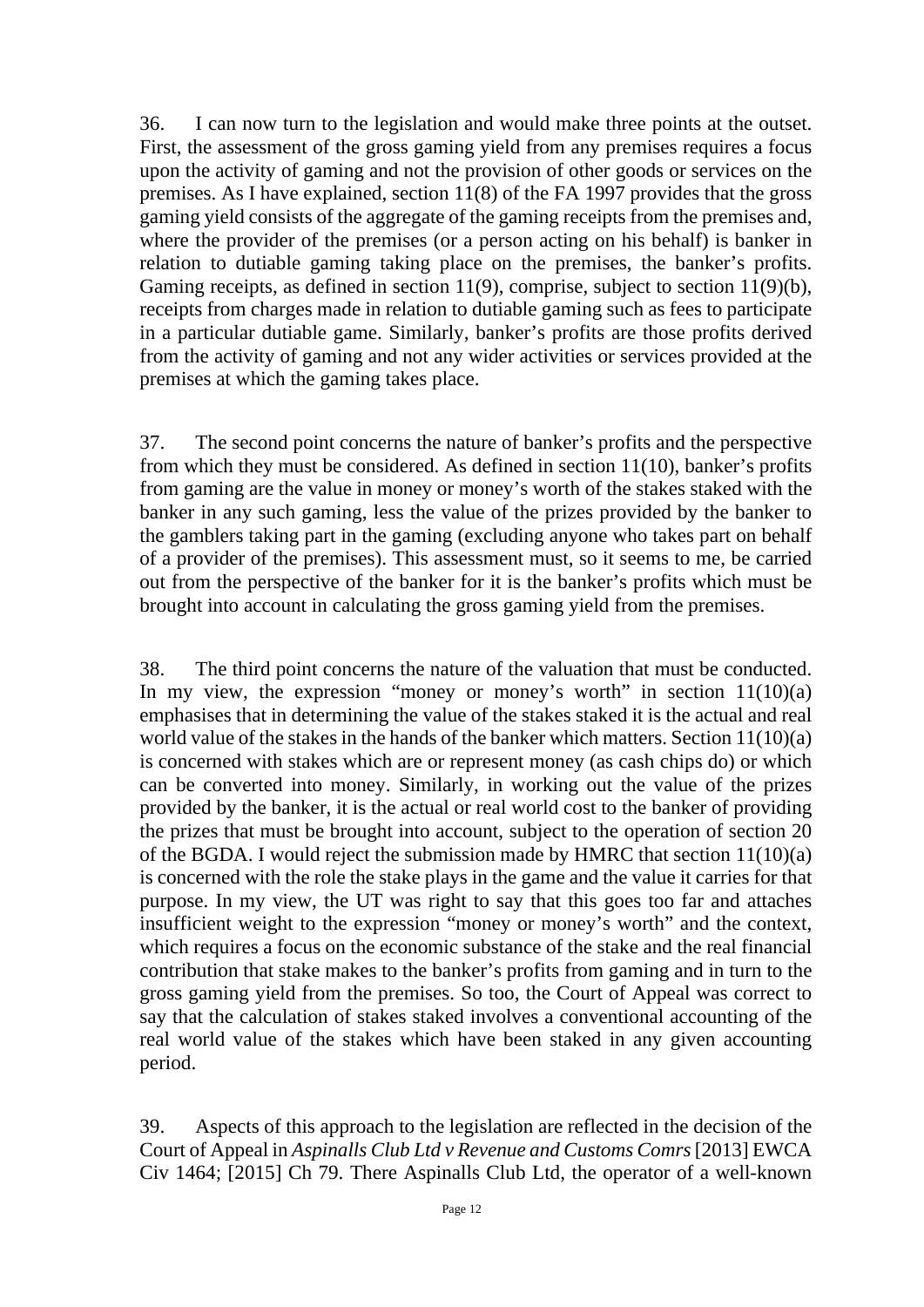gaming casino, offered various incentive schemes to wealthy gamblers whom it wished to encourage. These took the form of commissions or rebates provided to the gambler based on the amount of chips played or losses incurred by him over the term of the agreement. Under one of these schemes, the "cash chip agreement", Aspinalls agreed to pay to the gambler a commission based on the total amount of cash chips staked during the course of the agreement providing the gambler had staked enough to meet a turnover requirement. One issue to which the appeal gave rise was whether, as Aspinalls argued, the value of the stake staked had to be determined by reference to the agreement between Aspinalls and the gambler under the cash chip agreement. Hence, Aspinalls argued, the value of the stake staked was the value of the stake less any commission due under the agreement.

40. The Court of Appeal rejected that argument for reasons given by Moses LJ, with whom Black and Gloster LJJ agreed, at para 8:

> "… Section 11(10)(a) of the 1997 Act is clear. The value in money or money's worth of the stakes staked is the face value of the chip. Staking a chip is the same as staking money and the value in money of the chip is its face value: see Davis LJ in *CHT Ltd v Ward* [1965] 2 QB 63, 79 and Lord Goff of Chieveley in *Lipkin Gorman v Karpnale Ltd* [1991] 2 AC 548, 575, cited [2011] UKFTT 325 (TC) at para 30; [2012] STC 2124, para 35. The stake is the amount risked in connection with the game; it is the value of that stake which is put at risk in the game. The value put at risk in the game is not altered by reference to any commission the player receives under the cash chip agreement."

41. The Court of Appeal was right to reach this conclusion. Section 11(10)(a) is concerned with the value of the stakes staked in the game, not any wider consideration such as the payment of commissions. The value of the stakes staked by a high value gambler with the benefit of the cash chip agreement was the face value of the chips used by that gambler to place the bet. That was the amount of money the gambler put at risk. The Court of Appeal went on to find, again rightly in my view, that the commissions were not prizes either. Section  $11(10)(b)$  is concerned with the prizes provided by the banker in the game in the event the gambler wins the bet. The focus throughout is on the game itself, not the wider activities of the casino or the expenses it has incurred or its overall profitability.

42. That brings me to Non-Negs and how they are to be treated under this statutory scheme. I would acknowledge at the outset that Non-Negs do have a real world value to the gambler. They confer on the gambler a right to make a bet in a game without placing any of his own money at risk, and with the bet comes the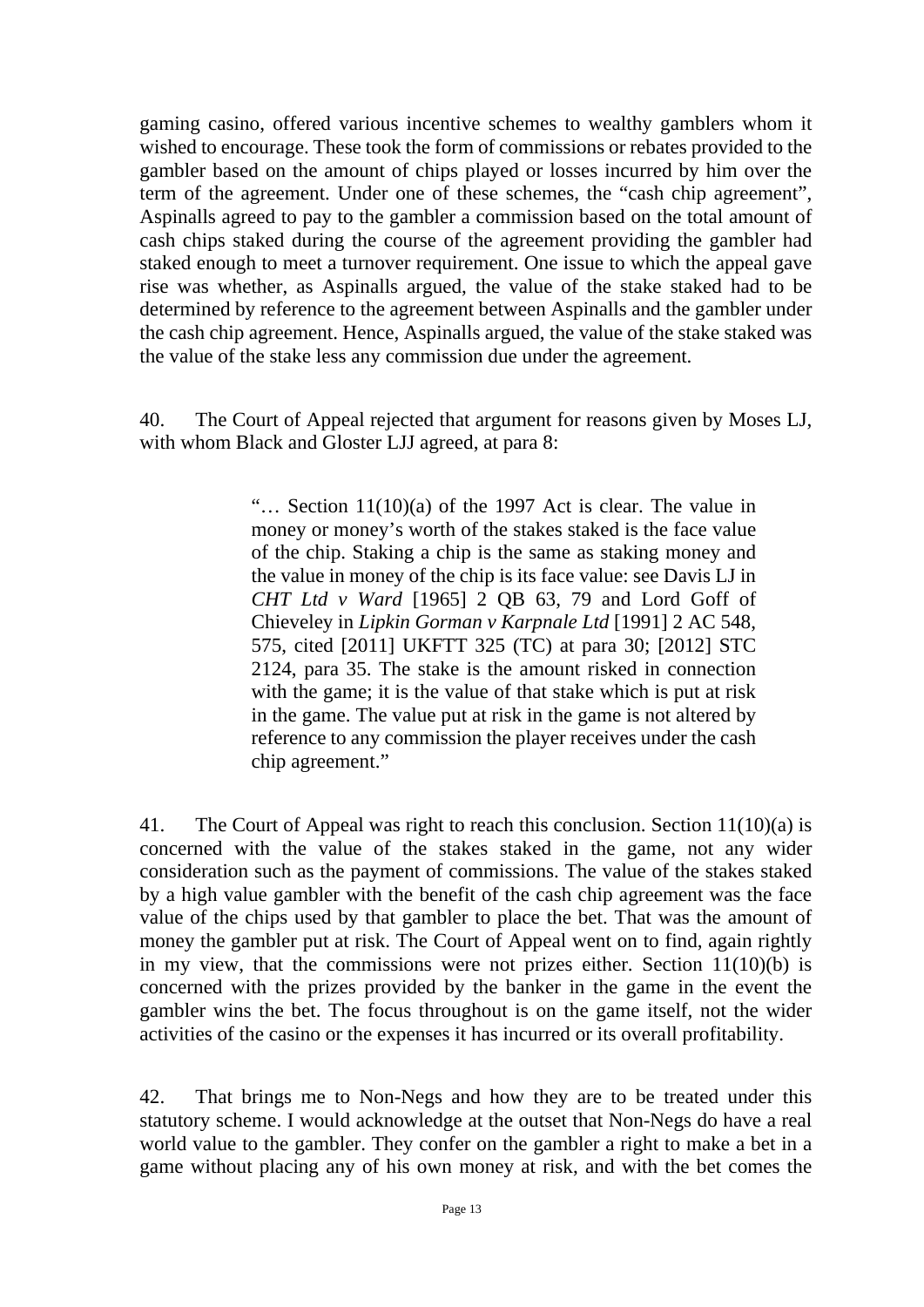opportunity of winning. To this extent, therefore, I agree with HMRC's submissions. Non-Negs operate as incentives or rewards because they have a real world value to the gamblers to whom they are provided and by whom they may be used to place bets in a game. So too I would reject LCM's submission that a gambler risks nothing when he uses a Non-Neg to make a bet. He risks losing the Non-Neg and with it the opportunity to win a prize by using it to make a bet.

43. Nevertheless, Non-Negs are very different from cash chips which represent money deposited by the gambler, or money which he has won or been given to encourage him to bet. Non-Negs do not represent money to which the gambler is entitled and, unlike cash chips, they cannot be encashed or exchanged for goods or services.

44. Further, when a gambler places a bet using a Non-Neg, no money is appropriated to the bet. If the gambler loses, the Non-Neg is placed in the drop box but no right to money passes to the casino. When the casino allows a gambler to bet with a Non-Neg, it is, in a sense, allowing the gambler to bet with the casino's own money. Put another way, from the point of view of the casino, a Non-Neg amounts to a free bet. As such, a Non-Neg has no real world value to the casino when the gambler loses it in a bet save in so far as it may be said that a contingent liability of the casino to pay out according to the rules of the game in which it is played is eliminated. But in my view, this does not instil in the Non-Neg a "value, in money or money's worth" within the meaning of section 11(10)(a). Nor does it render it a "stake staked" within the meaning of that provision. Furthermore, a Non-Neg does not make a contribution to "the banker's profits" within the meaning of section 11(10) or to the banker's "gross gaming yield" within the meaning of section 11(8). This is so whether the Non-Neg is assignable or not. The assignability of the Non-Neg cannot and does not affect its value to the casino.

#### *The diamond necklace*

45. This approach also yields the answer to a question which animated submissions at the hearing of this appeal. It arises from an illustration used by HMRC. Suppose, say HMRC, a gambler stakes a diamond necklace with an uncertain market value lying somewhere in the range of £15,000 to £35,000. HMRC submit that section 11(10) of the FA 1997 deals with this uncertainty by treating the value of the necklace (and so the stake) as the value that it is given in the game. So, if the casino and the gambler agree that the value of the necklace is to be treated for the purposes of the game as  $£10,000$  then that is its value for the purposes of section 11(10) when it is placed as a stake. The casino cannot argue later that the true value of the necklace is less than £10,000, nor can HMRC argue that the true value is more than £10,000. This, HMRC continue, is the position in relation to Non-Negs too. The casino and the gambler have agreed that Non-Negs shall be treated as having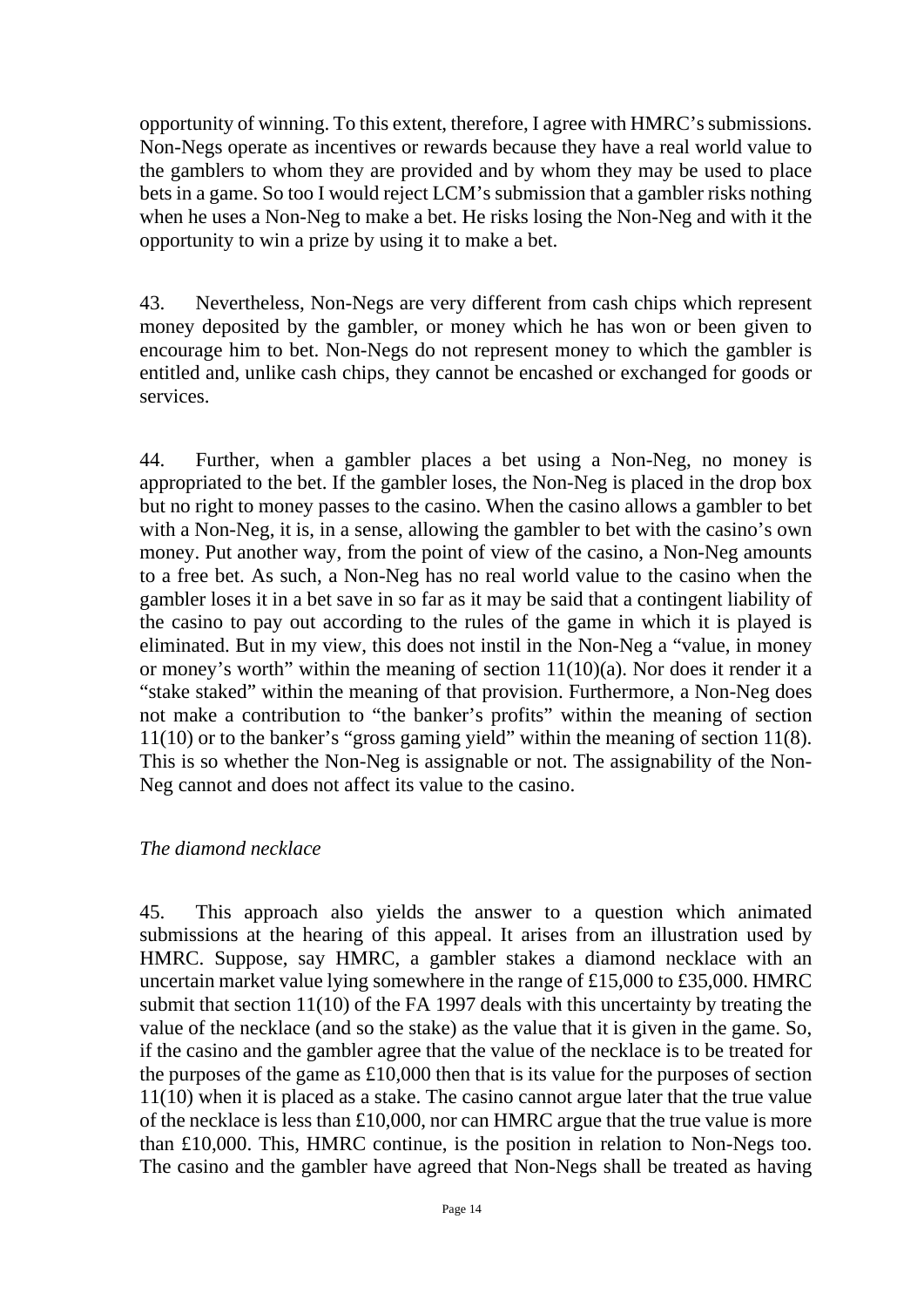their face value for the purposes of the game, and that is the value they must have when placed as a stake under section 11(10). This approach produces certainty.

46. LCM agrees that, in this example, the necklace is to be treated as having a value of £10,000 for the purposes of calculating the banker's profits but says that this is consistent with its case rather than that of HMRC. Its case, it continues, focuses on the contract between the parties in order to determine whether there is a stake and, if there is a stake, what its value is. Non-Negs allow a gambler to play for free. He places nothing at risk. So, a Non-Neg has no value and is not a stake.

47. I would not accept the arguments of either party in relation to this example for they both seem to me to ignore the need to assess the value in money or money's worth of the stakes staked in calculating the banker's profits from gaming under section 11(10). The need to assess the value in money or money's worth emphasises the need to ascertain the real objective value, that is to say, the real world value of a stake staked. If the casino and the gambler have agreed a value of £10,000 for a necklace which is staked in a game but the casino later finds that the necklace is made of paste and worthless, then it will contribute nothing to the banker's profits. Conversely, if the casino discovers that it has made a good bargain and that the necklace is worth more than £10,000, then that is the contribution it will make to the banker's profits. Of course the fact that the casino and the gambler have agreed a value of £10,000 for the necklace may be powerful evidence of its true value but it may not be determinative, and where it is not I can see no reason why HMRC, which are not party to the agreement between the casino and the gambler, should be bound by its terms.

48. For all of these reasons, I would conclude that Non-Negs are not stakes staked within the meaning of section 11(10)(a) of the FA 1997, nor do they have any value in money or money's worth within the meaning of that provision.

*Issue (iii) - Non-Negs as prizes*

49. I agree with the UT and the Court of Appeal that any discussion of how Non-Negs are to be valued in a game ought also to consider their value when returned by the casino to the gambler who has won his bet. As I have said, HMRC and LCM agree that Non-Negs which are returned to the gambler in that way are prizes within the meaning of section  $11(10)(b)$  of the FA 1997. They also agree that, so far as possible, there should be a consistency in approach as to the value of Non-Negs as stakes staked under section 11(10)(a) and as prizes provided under section 11(10)(b). Hence HMRC say that they should be treated as having their face value for the purposes of section 11(10)(a) and (b) whereas LCM argues, and the UT and the Court of Appeal agreed, that they have no value. So too it formed no part of the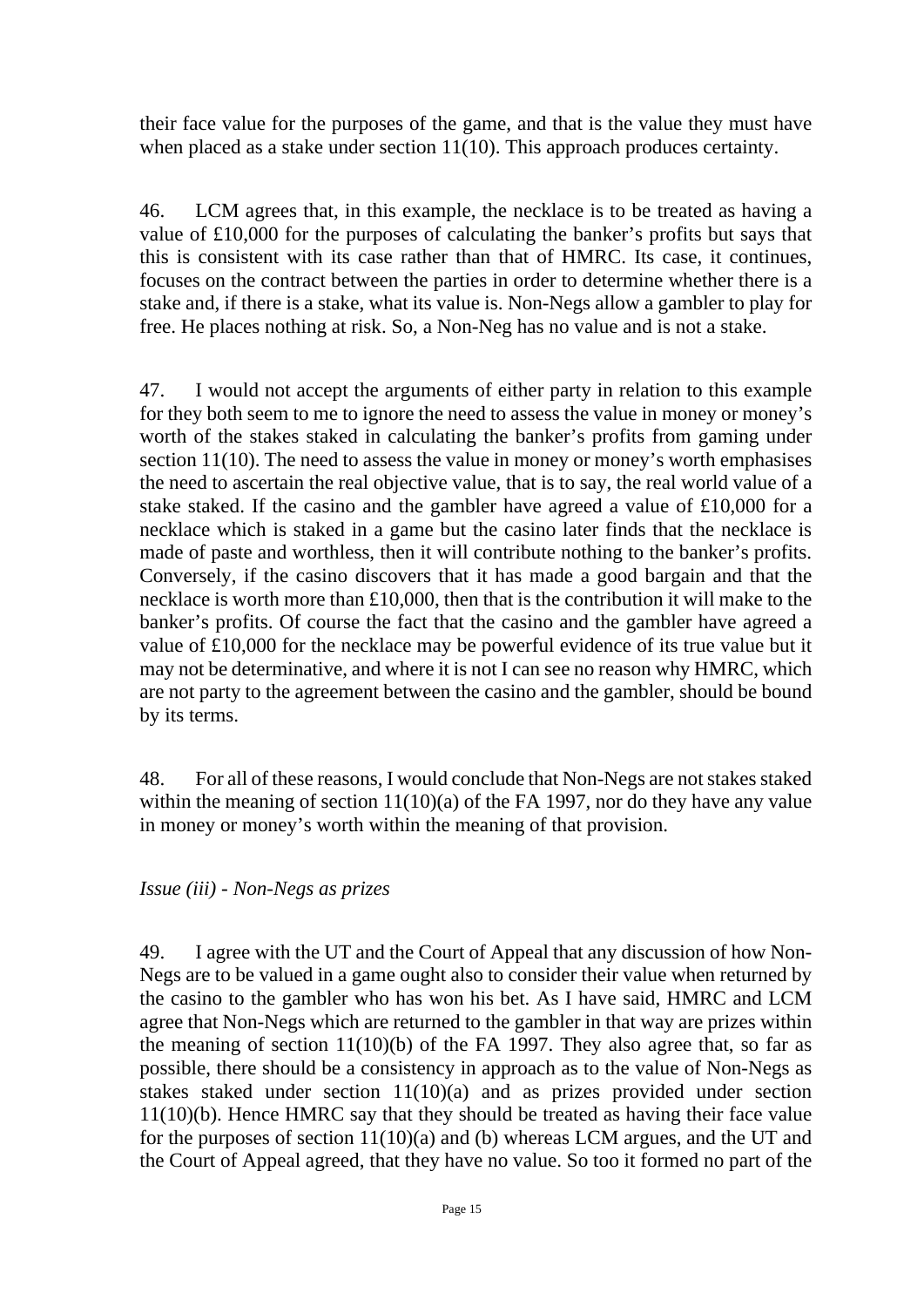submissions of either party that Non-Negs should be treated differently for the purposes of section  $11(10)(a)$  and (b).

50. I would emphasise, therefore, that HMRC do not contend that, were this court to hold that Non-Negs are not "stakes staked" or that they do not have a "value, in money or money's worth" equal to their nominal face value when assessing the value of the stakes staked in a given accounting period, they nonetheless have their face value when returned to gamblers as prizes by application of section 20 BGDA. Nor, I would add, did LCM make such a submission. Nevertheless, it seems to me to be desirable that I should address, on their merits, HMRC's arguments concerning the value of Non-Negs as prizes, albeit that these arguments have only been advanced as the counterpart of their case that Non-Negs have their face value as stakes staked.

51. HMRC have developed their case on this aspect of the appeal in the following way. They say that, as a matter of ordinary language, a Non-Neg may be used in place of money as payment for benefits of a specified kind, namely the benefit in the course of a game of cash equivalent to the face value of the Non-Neg. In the game, the Non-Neg is as good as cash, and a gambler who uses the Non-Neg is in the same position as a gambler who uses cash. Accordingly, section  $20(3)(a)$  and (b) of the BGDA are satisfied and in so far as the UT and the Court of Appeal found to the contrary, they fell into error and misunderstood the statutory language and the underlying economic reality. They also say that section  $20(3)(c)$  is satisfied, about which there has been no dispute.

52. Turning now to paragraph (b) of section 20(4) of the BGDA, HMRC say this must be read with section 20(3)(a) and (b) and that, in referring to a "specified restriction, condition or limitation which may make the value of the voucher to the recipient significantly less than the amount specified in subsection (3)(b)", the paragraph must be referring to a restriction, condition or limitation on the use of the voucher beyond the fact that it can only be used as payment for benefits of a specified kind obtained from a specified person. Were it otherwise, any voucher which satisfied the requirements of section 20(3)(a) would also fall within section 20(4)(b) and that cannot have been the intention of the legislature. As for Non-Negs, HMRC say that there is no restriction on their use beyond the limitation that they can be used for the purpose of playing particular games in LCM's casino.

53. In summary, HMRC continue, Non-Negs are vouchers which satisfy section  $20(3)(a)$ , (b) and (c) of the BGDA. Further, Non-Negs do not satisfy section  $20(4)(b)$ . It follows that Non-Negs are to be treated as having their face value as prizes for the purposes of section 11(10)(b) of the FA 1997.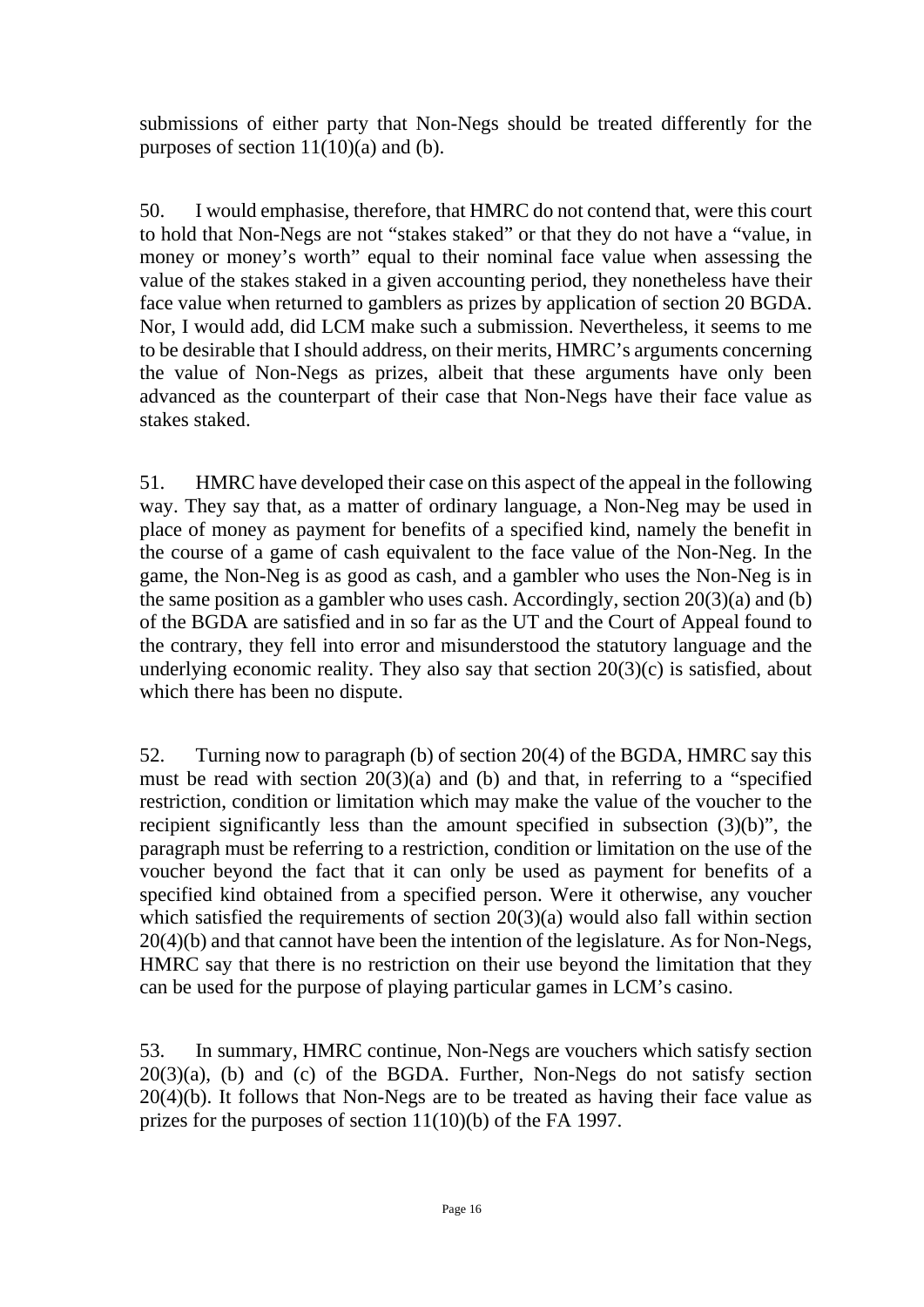54. In my judgment Non-Negs do not satisfy section 20(3)(a) of the BGDA. As I have explained, gamblers gamble with money. When a casino issues cash chips, the property in those chips remains the property of the casino. The cash chips are simply a convenient way of facilitating gambling with money. A gambler who places a bet using cash chips is not purchasing goods or services or any other benefits with the chips or with the money those chips represent. He is placing his money at risk under the terms of an agreement he makes with the casino to play a game of chance. Similarly, when a gambler uses a Non-Neg to place a bet he is playing a game of chance in which the casino treats him as having put money to the value of the Non-Neg at risk. If the gambler loses, the casino retains the Non-Neg. If the gambler wins, the Non-Neg is returned to him together with any other prize he has won. But in neither case has the gambler used the Non-Neg in place of money as whole or partial payment for benefits of a specified kind obtained from the casino or banker.

55. In these circumstances it is not necessary to express a final view on the proper interpretation and application of section 20(4)(b). Nevertheless, I would be minded to reject one aspect of the submissions of HMRC here too. In particular I would not accept that section 20(4)(b) must be referring to restrictions, conditions or limitations on the use of the vouchers concerning matters other than the kinds of benefits for which they can be used as payment or the persons from whom those benefits can be obtained. To my mind a critical feature of section 20(4)(b) is the requirement for its application that the restriction, condition or limitation may make the value of the voucher to the recipient *significantly less than its face value*. Some vouchers will satisfy this condition and others will not. Whether a Non-Neg does so or not will depend upon the restrictions, conditions or limitations imposed by the casino on its use and the impact those restrictions, conditions or limitations have upon the value of the Non-Neg to the gambler.

56. I am confirmed in these views because, on the interpretation of section 20(3) of the BGDA which I would hold to be correct, the outcome is a coherent scheme for the treatment of Non-Negs whether used by gamblers to place bets or when returned to gamblers as prizes. Were it otherwise, the legislation would have the consequence that Non-Negs would not contribute to banker's profits when gamblers lost their bets but would reduce those profits when gamblers won and had their Non-Negs returned to them as prizes. It would mean that if, for example, a gambler, who places as a bet a Non-Neg with a face value of £100, wins three times in a row before losing, and each time he wins has his Non-Neg returned to him together with any other prize, the casino can say that, simply by returning the Non-Neg, it has incurred a cost of £300 in prizes and reduce its profits accordingly. That would produce an incoherent scheme which would be unduly favourable to casinos and in my view that cannot have been Parliament's intention.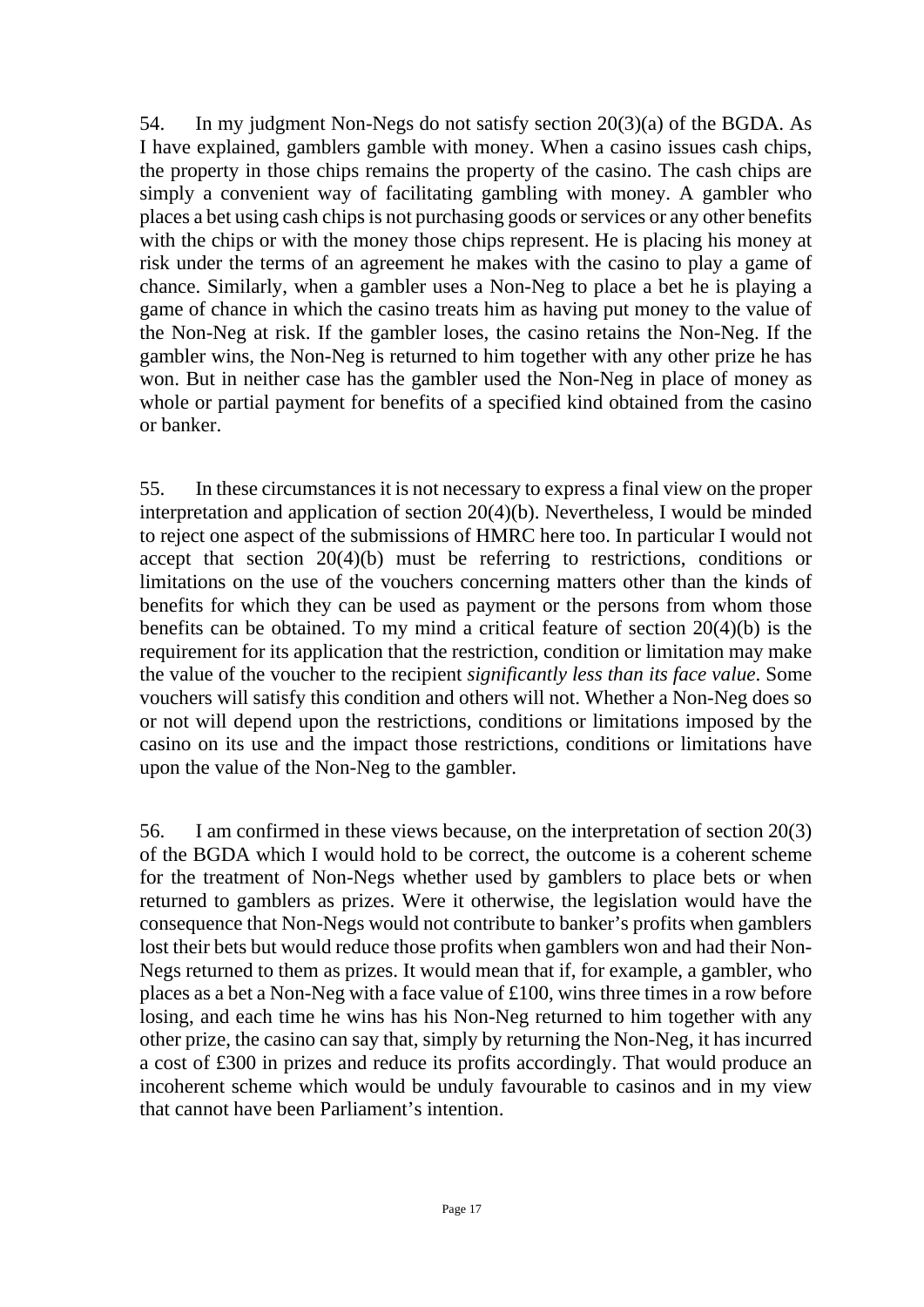#### *Conclusion*

57. For all of these reasons, I would dismiss this appeal.

## **LADY ARDEN:**

## *Banker's profits for gaming duty purposes*

58. This appeal concerns gaming duty, which is chargeable on premises such as casinos in the United Kingdom where dutiable gaming, including casino games[,](https://www.lexisnexis.com/uk/legal/#ref2_68616C735F637573746F6D65785F31313031_ID0EPCAC) takes place. The respondent at its casinos provides to selected customers "Non-Negs", that is, non-negotiable vouchers for gaming conferring the right to place free bets in order to induce those customers to visit its casinos and engage in gaming. The vouchers can only be used for that purpose and they are non-negotiable in that they cannot be exchanged for cash or used to pay for goods or services such as food and drink, but, if the customer using Non-Negs wins, he receives redeemable cash chips and is given back his Non-Negs. Non-Negs are not subject to any restriction on transfer. They bear a face value amount which is the amount for which they can be wagered.

59. The key question at the heart of this appeal is whether the Non-Negs should be taken into account as part of "the banker's profits" for the purposes of section  $11(8)(b)$  read with section  $11(10)$  of the Finance Act 1997 ("the FA 1997"), which are set out in paras 3 and 5 above.

60. Gaming duty in this case is charged on gross gaming yield from the relevant premises (section 11(8) of the FA 1997, para 3 above). Where there is a banker for gaming purposes, the gross gaming yield means both the gaming receipts and "the banker's profits". These are defined in section 11(10) as follows:

> "In subsection (8) above the reference to the banker's profits from any gaming is a reference to the amount (if any) by which the value specified in paragraph (a) below exceeds the value specified in paragraph (b) below, that is to say -

> > (a) the value, in money or money's worth, of the stakes staked with the banker in any such gaming; and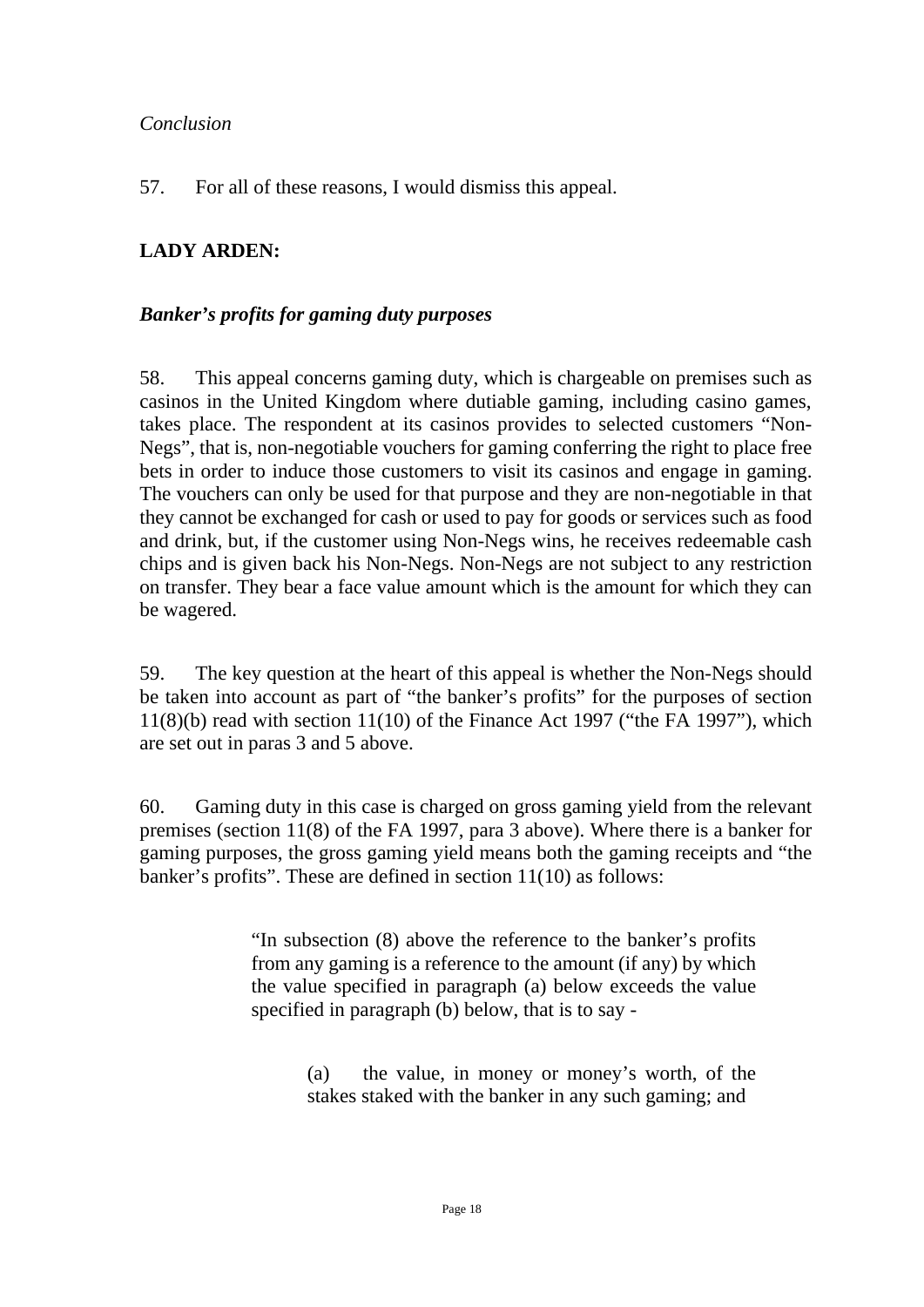(b) the value of the prizes provided by the banker to those taking part in such gaming otherwise than on behalf of a provider of the premises."

#### *Value of stakes is value at large*

61. It is clear that Parliament in enacting this provision is requiring there to be brought into account for the purposes of gaming duty not the receipts of gaming (which are covered by section 11(8)(a)) but the *value* of "stakes staked" less the value of prizes paid. It is, therefore, not determinative that the stake might have been issued as a free bet by the casino, or that the receipt was less than its perceived value as where the customer puts down a stake in the form of an IOU but then fails to pay. The key is the value of whatever has generated the gaming activity.

#### *Value is not restricted to the amount for which the stake is bet*

62. In my judgment, the term "value" in section  $11(10)(a)$  is value at large in that it is determined by open market valuation, that is what a person would pay for it in the open market, and that person could include the casino. In its primary case HMRC adopt a "game-based" approach to valuation and submits that "the value … of the stakes staked" is the value which the stake is given for the purposes of the relevant gaming, as opposed its value to any particular person or in the market. HMRC point out that the term "banker" is used in this subsection in its gaming connotation. The term "value … of the stakes staked" is not, however defined and it seems to me that that it must bear its ordinary meaning. The expression "stake staked" are an unusual collocation of words, and it has not been suggested that the combined phrase is a term of art. The word "staked" seems to mean "which has been staked", meaning actual staking and constituting a form of condition subsequent to the identification of a stake. I do not think it can be read as "in the amount that it has been staked". Even if it did, it could be liable to circumvention where stakes were accepted, for instance, in ounces of silver. I therefore join with the majority in rejecting HMRC's primary case.

63. Of course, it is consistent with HMRC's case that, as the majority hold and I agree, the diamond necklace of uncertain value is to be taken to have a value equal to the amount for which the casino allows it to be staked, no more and no less. This is also consistent with my approach. As I see it, that limitation is achieved by the word "staked". The only value which is relevant is that which has been wagered or "staked", and the rest falls outside gaming duty.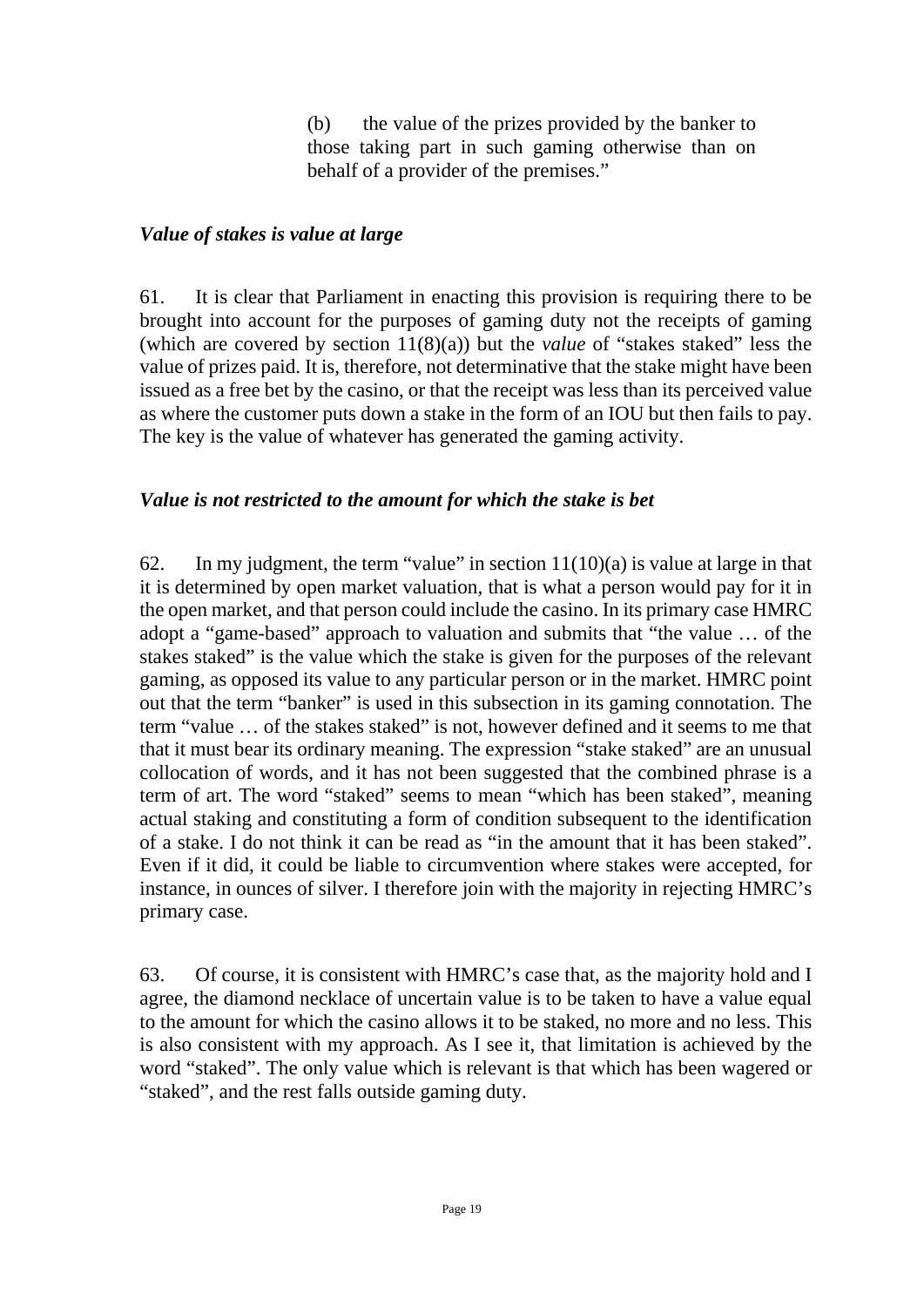64. I can see that it would be easier to administer the duty (which is self-assessed in the first place) if the person liable to gaming duty had to take only the face value of the voucher, but we have to interpret the words that Parliament has used. This to me is more important than the fact that the object of section  $11(10)$  is to ascertain the banker's profits because section 11(10) does not have as its purpose the presentation of a true and fair view of a banker's profits, as would the statutory accounts of a registered company. Section 11(10) is an artificial sectoral formula which has left matters of deduction out of account and which can equally bring matters into account even if they would not fall to be included under conventional accounting principles (cf para 38, last sentence of Lord Kitchin's judgment). *Aspinalls* (paras 39 to 41 above) shows that the formula is not based on conventional accounting principles of admitting the deduction of all costs incurred in making a particular profit.

#### *Market value is in issue on this appeal*

65. An alternative case put by HMRC is market valuation. This does not arise on the facts in this case as found by the tribunals. It arises only because the majority has adopted the approach to value of valuation from the perspective of the banker alone. This excludes market valuation. Therefore it seems to me incumbent to deal with the issue of market valuation on this appeal. If market value is the "value" of the stake, and a stake has a market value, that stake would, to the extent of that value, form part of the banker's profits once the stake had been staked.

## *Contrary to the majority's conclusion, value of a stake is not restricted to the perspective of the banker*

66. In my judgment, the majority make a critical error in interpreting "value" as the value from the perspective of the banker without any legislative direction to that effect (see para 37 above). This appears, in the opinion of the majority, to make irrelevant any market value: see para 44 above ("*The assignability of a Non-Neg cannot and does not affect its value to the casino*"). That means that, if the banker issues a free bet and can then say, when the free bet is staked, that there is no contribution to its tangible assets, the free bet is outside the scope of gaming duty. In my judgment this is contrary to the statutory direction in section 11(10) to ascertain the "value" of the stakes staked because value is, as explained above, unqualified. The "banker's perspective" approach fails to take account of the fact that the free bet is staked and leads to gaming activity at the premises which are subject to gaming duty. A nil value is still a value. An objective value is a real world value. Profits can be banker's profits without the elements used to calculate those profits having to be valued from the perspective of the banker. Moreover, if Lord Sales is right in his interpretation of section 20 of the BGDA (dealing with the valuation of prizes), the further asymmetric and anomalous result is reached under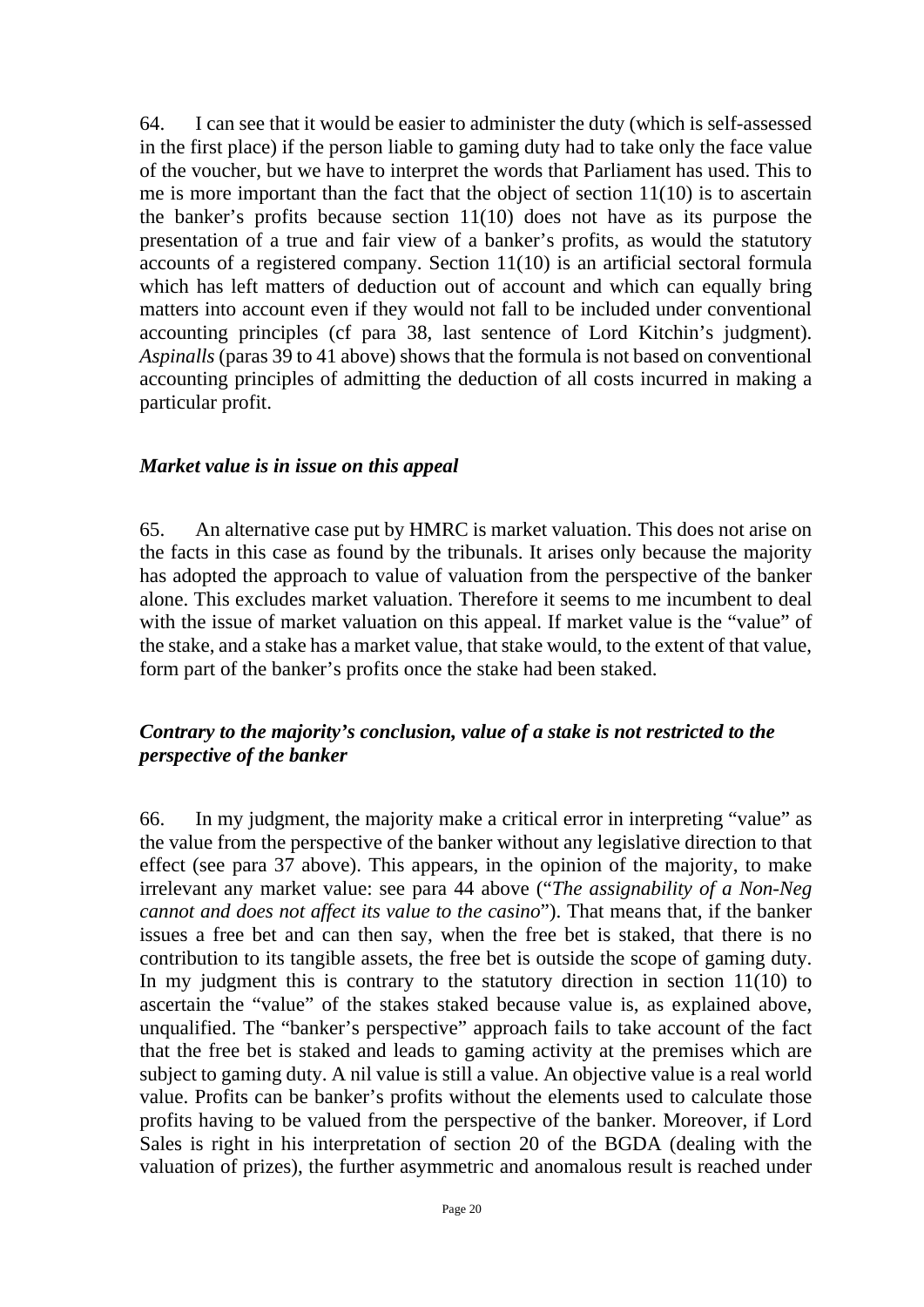section 11(10A) that the casino can not only exclude the free bets from banker's profits but also deduct the amount of prizes in the form of free bets from other stakes and reduce its other banker's profits accordingly.

67. In any event, if there is a market value, it is as open to the banker as anyone else to make an offer to acquire the Non-Neg. It is wrong to conclude that market value is not available to the casino. The casino could offer to acquire the Non-Neg when the holder arrives at the casino, perhaps by offering him a free drink in exchange or a cash chip of a reduced amount. If the banker modelled the risk of a holder of a Non-Neg winning, it would no doubt be in its interests to make such an offer at the appropriate amount to avoid a loss. When the player loses his bet, the right to stake the Non-Neg is lost and the paper voucher is taken out of play. So, in my respectful judgment it is not open to the casino to say that nothing passes to it: it has extinguished the liability on the Non-Neg. There cannot be read into the statute a requirement that this benefit is acquired by way of assignment or transfer.

## *HMRC's failure to lead evidence of market value*

68. HMRC made an error of law at the start of this case which was corrected by the Tribunals. HMRC contended that the "value" of a Non-Neg was its face value. The First-tier Tribunal (Judge Greg Sinfield) rejected that method of valuation and found that the value was the chance of winning. The Upper Tribunal ("UT") (Henderson J and Judge Roger Berner) corrected that by pointing out that the value had to be value "in money or money's worth", and there was no evidence to support any valuation. Therefore, HMRC failed on the facts, but *non constat* that it could not be shown on other evidence that objectively speaking the Non-Neg had value. The UT explained the position as follows:

> "33. We do not regard as anything to the point that the Non-Neg might provide the player with a right to play a game, or a right to have the chance to win, or a promise from the club in those respects, which Ms Wilson argued was a valuable right. The mere fact that such a right might subjectively be regarded by the holder of the Non-Neg as a valuable right, in the sense that it would enable that holder to play a game without putting money at risk, is not material to an objective valuation, in money or money's worth, of the stake staked.

> 34. On the other hand, the objective valuation of a stake would, in our view, have to have regard to the monetary value, if any, that could be obtained on an arm's length assignment to a third party of the right to place that stake, in the same way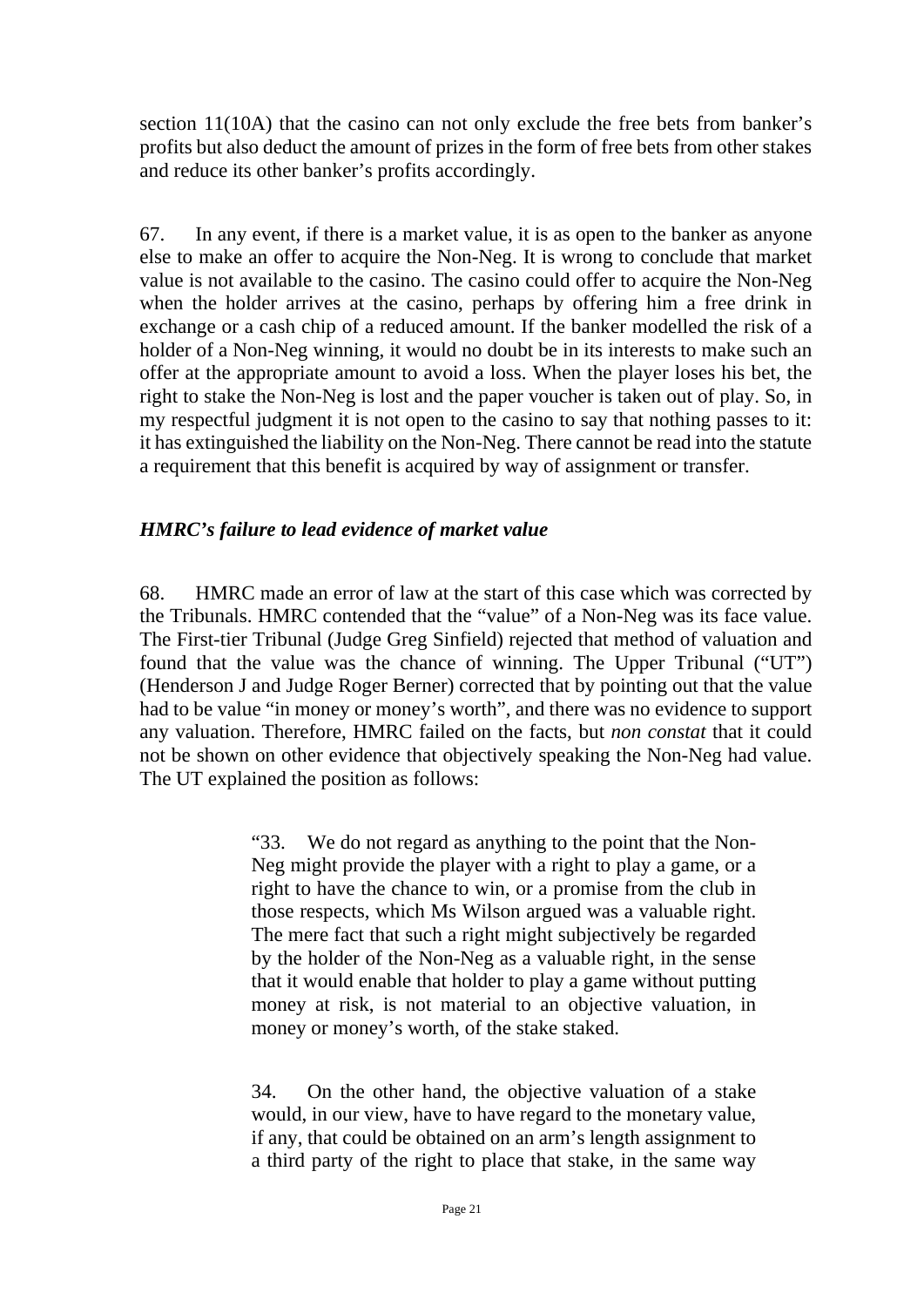that it would if the Non-Neg was redeemable for cash or for goods and services. That would be money's worth for the purpose of section 11(10)(a). It was not, however, HMRC's case that the stakes of the Non-Negs should have any value other than the face value of the Non-Negs, and there were no findings of fact either that the Non-Negs were transferable or, if they were, what value might be realisable on a transfer. Furthermore as section 11(10)(a) requires the individual stake to be valued, there would have to be evidence of a value generally obtainable in a market in Non-Negs or evidence that a particular Non-Neg could have been, at the time it was staked, assigned for money or money's worth. In the absence of such evidence, it is not possible to ascribe any money's worth to the stake by reference to any assignable right.

35. It follows, in our judgment, that the FTT erred in law when it concluded, at para 27, that the value, in money or money's worth, of a Non-Neg was its monetary face value, on the basis that the face value would be used to calculate winnings in cash chips and on a losing bet the player would no longer have the right to bet that monetary value for free. In our view, the FTT failed to have proper regard to the requirement that the value in section  $11(10)(a)$  must be a value in money or money's worth …"

69. The Court of Appeal (as referred at [2019] 1 WLR 1) agreed with this passage from the judgment of the UT (paras 36, 51 and 52).

#### *Mechanics of objective valuation*

70. Objective valuation permits the possibility that the parties will adduce evidence as to whether another person in the open market would buy the voucher and if so at what price. In the hands of an experienced player, it might be that the Non-Negs could be turned into winnings, paid in cash chips, which the player could then encash. In those circumstances the Non-Neg may have some value in the open market, even if small. The objective valuation of the stake permits the stake to be taken into account at an appropriate value as directed by Parliament if it has generated gaming activity, which is the trigger for the charge to gaming duty.

71. The voucher serves the function of a gaming chip. In the normal way the customer obtains a gaming chip by placing a deposit of cash with the banker. Lord Kitchin refers to the speech of Lord Goff in *Lipkin Gorman v Karpnale Ltd* [1991]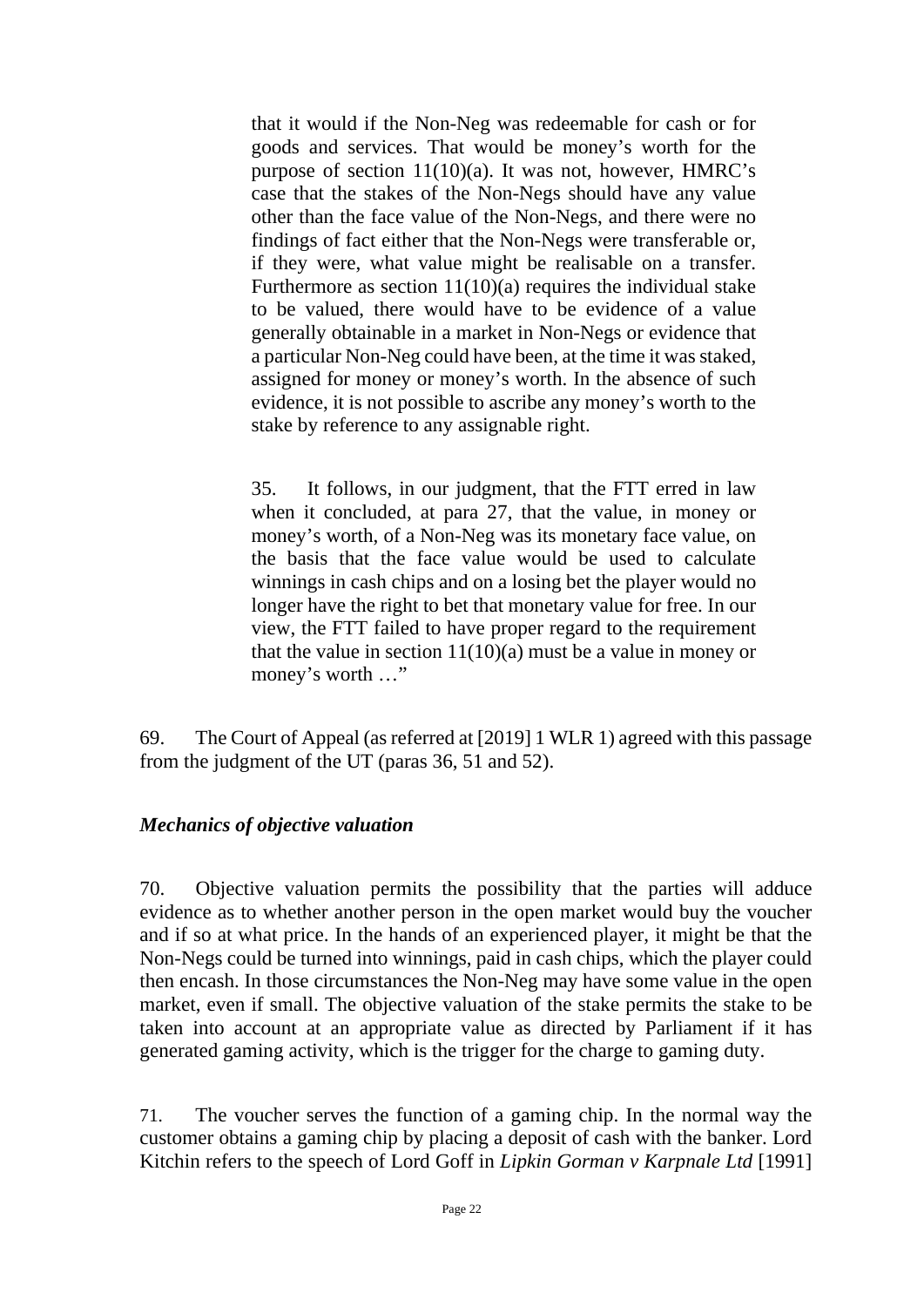2 AC 548 in which this point is made. But with free bets there is no deposit of cash: although there are different types of voucher in this case as Lord Kitchin explains, this feature is a constant. In short, the Non-Negs are all free bets issued by the casino itself "as a promotional tool". The fact that they are not issued for cash does not in my judgment prevent it from being a stake or having an objective value for the purposes of section 11(10).

72. Furthermore, the majority accept that the Non-Neg has a real world value to the gambler and thus, I assume, a value might be realisable on the open market: see para 42 of the judgment of Lord Kitchin.

73. Subjective ideas of value play no part in the process of valuing a stake. I therefore agree with Lord Kitchin in rejecting the argument to that effect that a diamond necklace of uncertain value offered and accepted as a stake for a specified amount is to be valued by reference to what the parties or at least the banker thought was its value. It is irrelevant if the banker or the player wrongly thought that the necklace was paste and therefore much less than it turned out to be. As I have said, it is inherently unlikely, given that Parliament would be concerned with the fair and equal allocation of tax burdens, that it was intended that the value of a stake should depend on anything other than its objective market valuation.

74. That leaves the question of exactly what must be valued. As I have explained, one function of the word "staked" in the expression of "the value … of the stakes staked" is to limit the stake to that part of, or that part of the value of whatever is staked, or what is used in the game.

## *Why a Non-Neg is a "stake" for the purposes of section 11(10)(a) of the FA 1997*

75. In my judgment, a Non-Neg is a stake and the Court of Appeal fell into error in holding otherwise. Dame Elizabeth Gloster, with whom Leggatt and Flaux LJJ agreed, reasoned on this issue as follows:

> "29. … The calculation of *stakes staked* under section 11(10)(b), to my mind, in context, involves a conventional arithmetical calculation of real-world stakes received from players, which, if necessary, could feature as actual receipt or revenue figures in a set of accounts; it does not - on any natural reading - include artificial or notional values placed on tokens *given to the player* by the casino, as part of a promotional or marketing exercise, which intrinsically have no value and are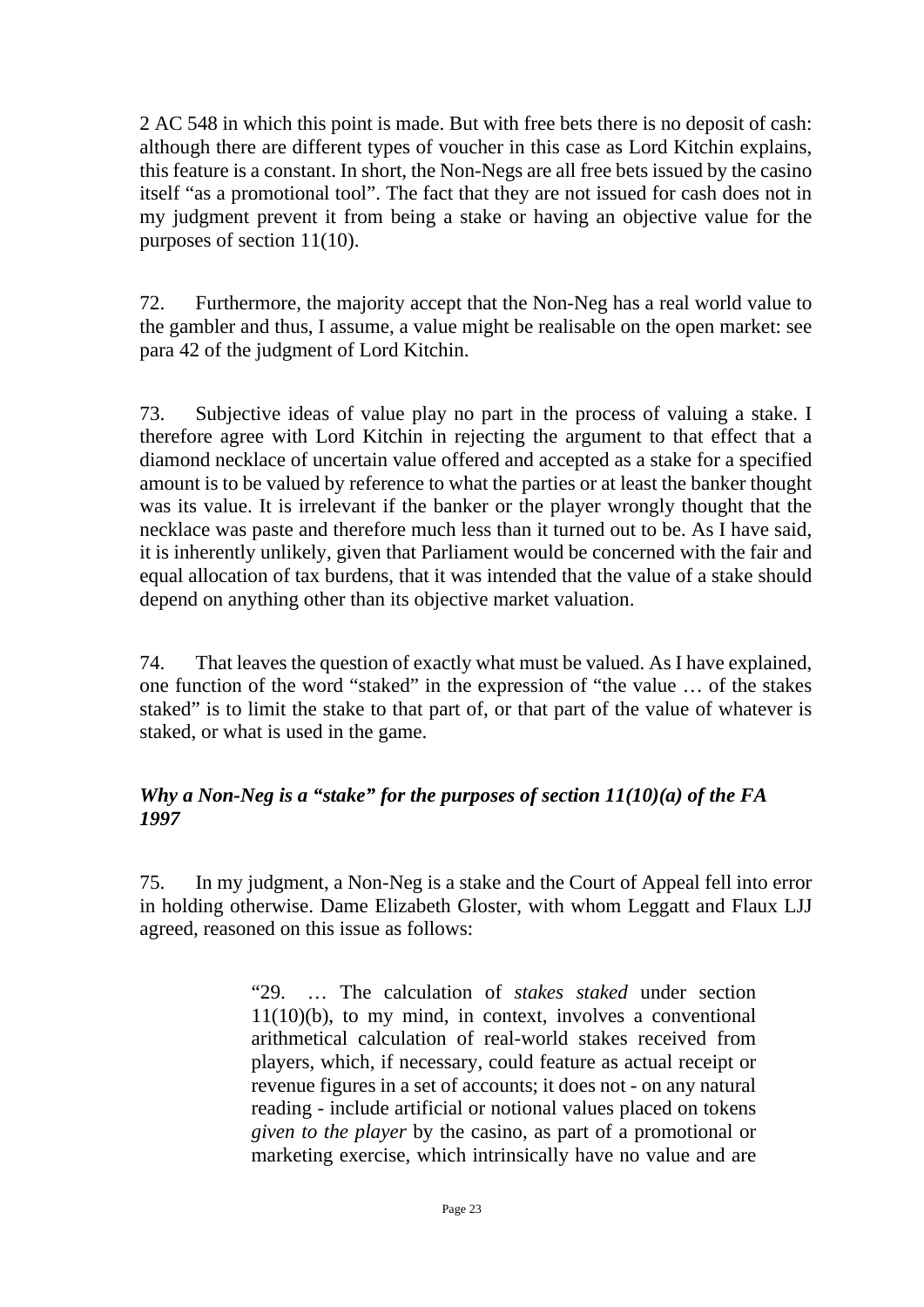non-negotiable, or at best have an economic value to the player equivalent to their face-value multiplied by the chances of winning. In real terms, when the casino gives out Non-Negs to favoured players, it is allowing the player to bet with its (the casino's) own money. There is no receipt by the casino contributing to its gross profits; on the contrary, in permitting the player to gamble with a Non-Neg, what the casino is actually doing is incurring a contingent (non-enforceable) liability to pay out, according to the relevant odds of the game, in respect of the face-value of the Non-Neg in the event that the chip is placed as a winning bet. It is, in my judgment, counterintuitive in such circumstances to characterise what is essentially an item of the casino's own expenditure as part of the *banker's profits* or as a *stake* having a value in money or money's worth. In no sense could the face value of a Non-Neg, or even the value to the player calculated by reference to the chances of winning, feature as a receipt in a casino's accounts or be said to contribute to its gross profits.

30. For that reason taken on its own, I would not regard a Non-Neg as being a stake which was required to be taken into account in the calculation of *gross gaming yield* as defined under [section 11\(8\)](https://uk.practicallaw.thomsonreuters.com/Document/I10B6AC00E44E11DA8D70A0E70A78ED65/View/FullText.html?originationContext=document&transitionType=DocumentItem&contextData=(sc.DocLink)) or of *banker's profits* as referred to or defined under section 11(8)(b) or section 11(10). In particular, I do not consider that the amplified definition of *banker's profits* in [section 11\(10\)](https://uk.practicallaw.thomsonreuters.com/Document/I10B6AC00E44E11DA8D70A0E70A78ED65/View/FullText.html?originationContext=document&transitionType=DocumentItem&contextData=(sc.DocLink)) requires one artificially to include the Non-Negs (which are clearly not items of receipt directly contributing to profit, but rather items of expenditure) in the statutory profit calculation. In other words, in construing the relevant provisions one has to have regard to the relevant context. Although the phrase in section 11(10)(a) *the stakes staked with the banker* could arguably be said, linguistically, to be broad enough to include a Non-Neg (simply because a Non-Neg chip is placed on the gaming table by a favoured recipient as a stake), in my judgment, the phrase, construed in its actual context - ie the ascertainment of *gross gaming yield and banker's profits* - does not permit the artificial inclusion, as an item of stake under section  $11(10)(a)$ , of an amount of the casino's promotional marketing *expenditure* given to the player by the casino. Only in the most general and indirect sense could such a 'stake' be said to be contributing to profit; and it could not be said in any real sense to constitute part of the *gross gaming yield* of the casino."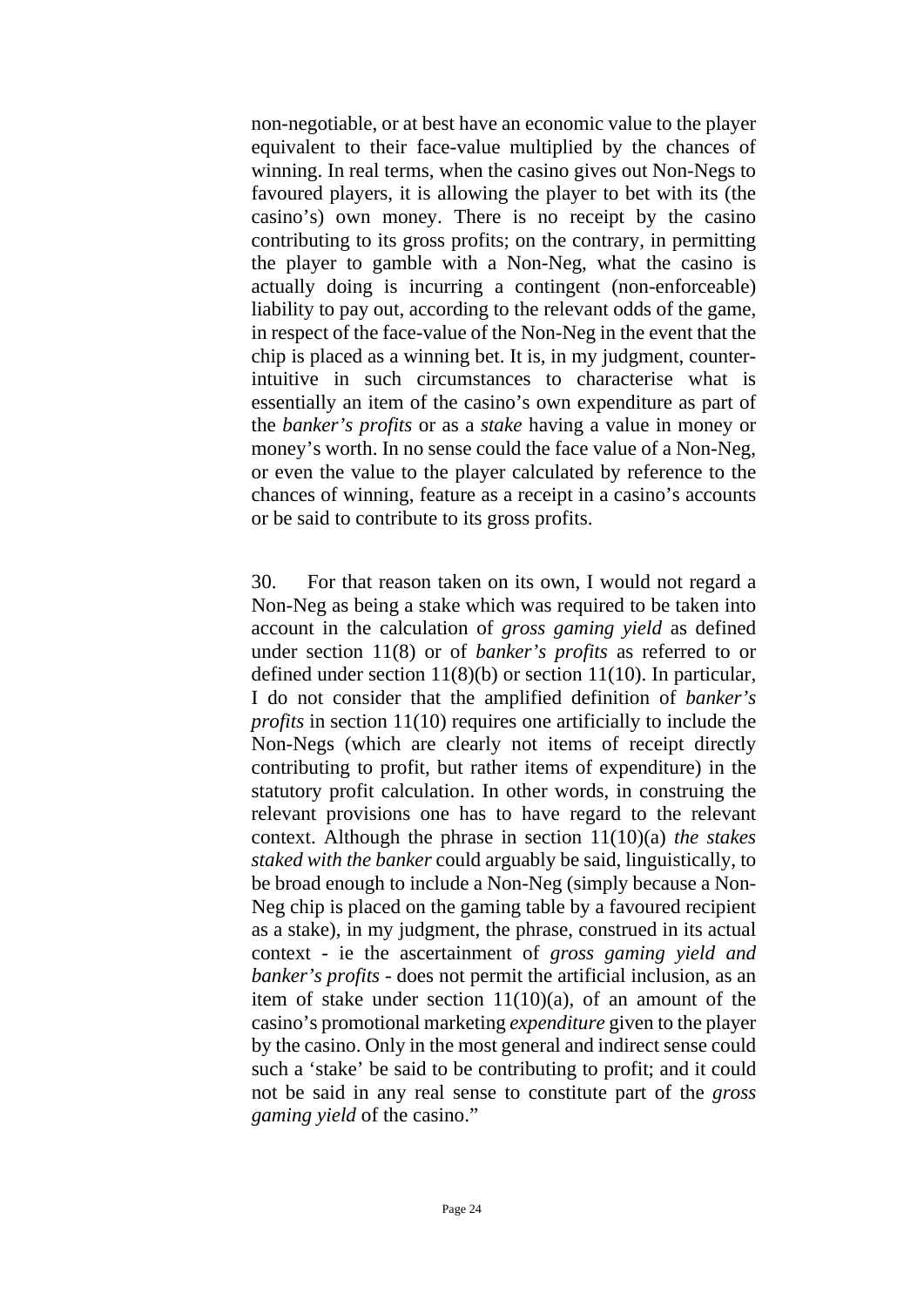76. I do not agree with this analysis. This reasoning with respect confuses the stake staked with its value. A "stake" is an ordinary English word meaning:

> "That which is placed at hazard; esp a sum of money or other valuable commodity deposited or guaranteed, to be taken by the winner of a game, race, contest, etc." (Oxford English Dictionary, 2nd ed (1989))

77. The word "staked" enables stakes which are not used in gaming to be left out of account and so Non-Negs which are issued but never used may be excluded from the calculation of banker's profits. But a stake can on an assessment of its market value be worthless, as in the case of forged cheques (see *Lydiashourne Ltd v Revenue and Customs Comrs (Decision E00092), 13 August 1998* explained by the UT at para 42). This is an important point in the statutory scheme.

78. Stakes and prizes are not, moreover, the same as assets and liabilities in accounting generally. Parliament has required a specific account to be taken of stakes staked and prizes paid, and the fact that a stake might in some circumstances for accounting purposes be treated as a conditional liability or expenditure of the casino rather than as a receipt is not relevant. As stated above, a nil value is still a value. A stake does not cease to be a stake because it is of nil value.

## *Does statute require the method of valuing Non-Negs as stakes and Non-Negs as prizes to be consistent?*

79. The valuation of Non-Negs as prizes which can be deducted from "the value … of stakes staked" is governed by section 11(10A) (para 6 above) which incorporates by reference subsections (2) to (6)(a) of section 20 of the BGDA (as amended by the Finance Act 2003) (the relevant parts of section 20 are set out in para 7 above). Section 11(10A) is not as such a "deeming" provision, but one which requires modifications to be made to the incorporated provisions.

80. Where, as here, such a provision does not spell out the modifications which can be made, it may give rise to some exacting interpretation issues, and there should in my view be no expectation or anticipation that such a provision when carefully analysed should have "rough edges" - or worse. It is, in my judgment, more important to approach those provisions in their application to gaming duty on the basis of the principle of statutory construction that it should be presumed that Parliament intended the statutes *in pari materia* (as here) to constitute a harmonious whole. On that basis, if I am right that the value of the Non-Neg falls into the definition of "the banker's profits" I would as a matter of first impression expect the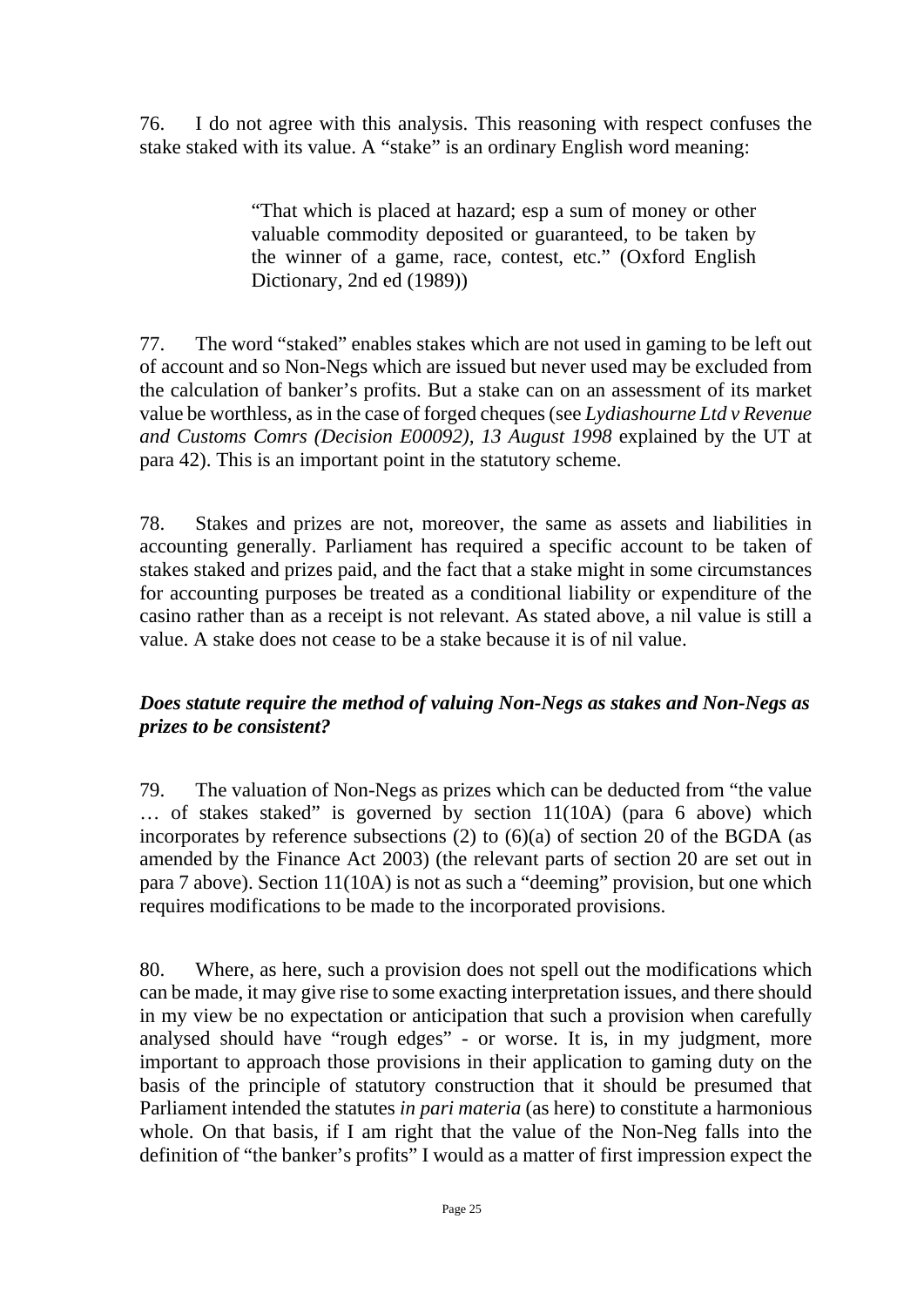basic rules of debit and credit to apply and therefore, that if the value of stakes is credited on one basis, that, when Non-Negs form part of a prize, they will be debited on the basis of a similar valuation method. On that last point, the views of the majority and my own coincide. On the other hand it is noticeable that subsections (3) and (4) of section 20 BGDA are expressly drafted so as to achieve HMRC's primary case on section 11(10) of the FA 1997 that the relevant value (in that case, a Non-Neg) is the face value amount of the voucher, an argument which all members of the Court have rejected, and so some differences may in fact be unavoidable.

81. HMRC's arguments of the parties are set out in paras 51 to 53 above. I approach the submissions on the hypothesis that it has been shown that the Non-Negs have a market value as a stake.

82. As to section 20(3)(a) I agree with Lord Sales. The majority do not explain what is meant by "in place of money" and in my judgment it must include "instead" of money". On that basis the prize of a Non-Neg plainly satisfies section 20(3)(a). (No issue arises on section  $20(3)(b)$  or (c)).

83. As to section 20(4)(b), the UT held that the prize was not to be treated as valueless because of its restrictions under section 20(4) but in this the Upper Tribunal failed to give weight to the direction to find the value *to the recipient*. The recipient was a player, and the value of a free bet to someone who wants to gamble is not obviously significantly less than the face value of the voucher (and the majority accept the real world value of a free bet to the player: para 42 above).

84. The question whether section 20(4)(b) is satisfied will depend on a consideration of the restriction in question. It is capable of being satisfied as where, for instance, the voucher contains some unreasonable condition as to the time of use of the voucher. I agree with Lord Sales that it must be a restriction on the use not of the prize but of the voucher in place of money as described in section  $20(3)(a)$ .

85. The point is that, if the condition in section 20(4)(b) is met, it would be unreasonable to afford the casino the deduction of the face value of the prize to which it would otherwise be entitled to under section 20(3). This is consistent with the fact that, if section 20(4)(b) is met, it would be unlikely that the Non-Neg would have any market value as a stake.

86. If it is not met in any case, the banker would, on the face of it, be entitled to a deduction for the amount specified in the voucher. I do not propose to express a final view on this because the Court has heard no argument on whether, as authorised in principle by the terms of section  $11(10A)$ , in these circumstances section  $20(3)$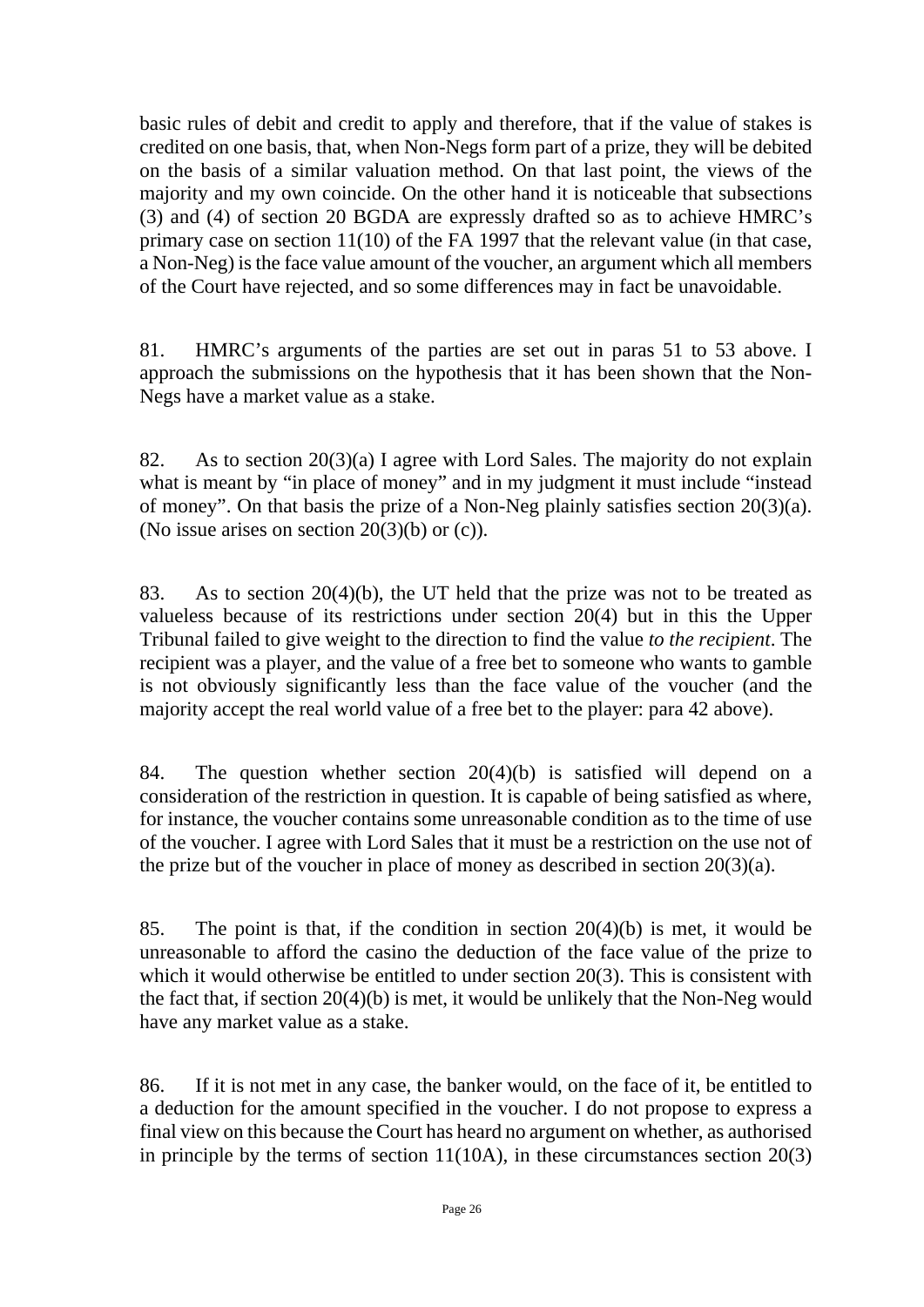must necessarily be modified to achieve parity between the credit to profits and the deduction of prizes where Non-Negs are involved. That question must remain open.

## *Conclusion*

87. On the facts of this case, but for reasons materially differing from the majority and the Court of Appeal, I would dismiss this appeal.

## **LORD SALES:**

88. I agree with Lord Kitchin's judgment in respect issues (i) and (ii), regarding the proper interpretation of section 11(10)(a) of the Finance Act 1997 (as amended). That is all that is necessary to dispose of the appeal. However, the UT and the Court of Appeal also expressed views in respect of issue (iii), regarding the proper interpretation of section 20 of the BGDA, as it applies by virtue of section 11(10A) of the FA 1997 in relation to the valuation of prizes for the purposes of section 11(10)(b), and we were invited to do the same. On that issue, I have come to a different conclusion from Lord Kitchin.

89. As regards section 11(10)(a), I agree with Lord Kitchin that the subparagraph is concerned with the value to the banker of the stake staked. Although section 11(10) is focused just on the game (rather than the banker's income or profits in the wider sense), it imposes a tax on the banker. Accordingly, it is appropriate to construe it as applying in relation to real economic gains which the banker receives in the context of the game. This is borne out by the fact that what is taxed under section 11 is the "gross gaming yield" (section  $11(2)(a)$ ), which is calculated, according to section 11(8), by adding together "gaming receipts" and the "banker's profits" from the gaming. This language strongly suggests that what is in contemplation is receipts in the sense of real sums received by the banker (and section 11(9), which explains how they are to be calculated, reinforces this point) and profits in the sense of real profits realised by the banker from the gaming. In my view, this context informs the construction to be given to section 11(10), which explains how "banker's profits" are to be calculated. Further, as the UT emphasised (para 27), the reference in section  $11(10)(a)$  to "money or money's worth" indicates that the calculation is concerned with real world value. I would add that the context shows that it is real world value available to the banker which is significant.

90. As Lord Kitchin points out, from the point of view of the gambler a Non-Neg does have a real economic value (para 42); but from the point of view of the banker, as a contribution to its receipts and profits, it has none - it simply represents a free bet (para 44). I agree with him that in the context of section  $11(10)(a)$ , the relevant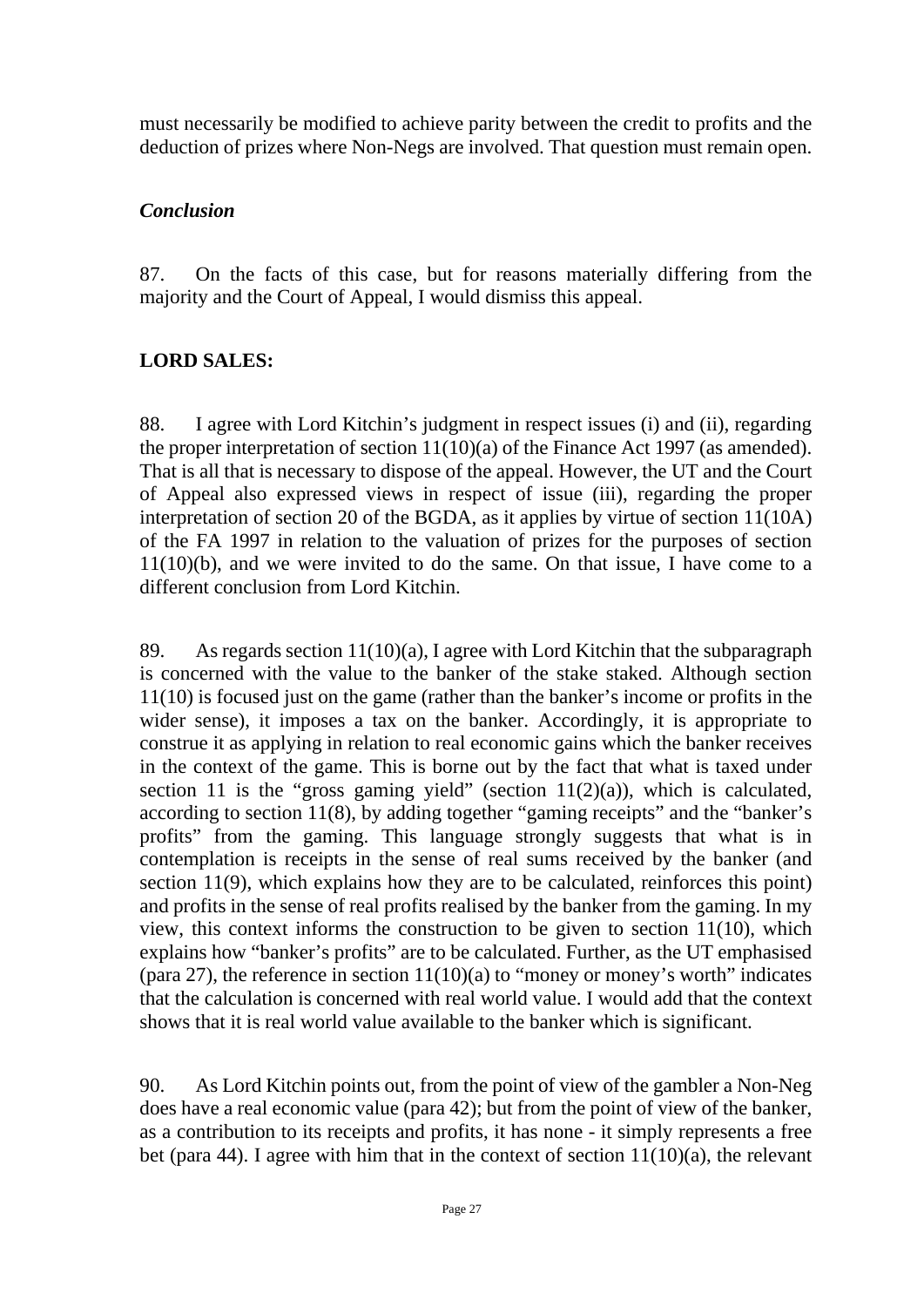concept of real economic worth is that given from the banker's perspective, not from that of the gambler. This view is supported by the points made in para 89 above.

91. Therefore HMRC's submissions regarding the interpretation of section 11(10)(a), to say that under that provision either a Non-Neg should be given its face value or should be given the notional market value it might have if it is assignable by the gambler, must be rejected. "Money's worth" in section 11(10)(a) refers to real economic value to which the banker has access and which therefore can add to his profits. It does not include value to which only the gambler has access. Hence, it does not include the putative exchange value for the gambler of selling a Non-Neg to a third party who wants to gamble. Even if the Non-Neg is assignable, this is not value to which the banker has access in any real sense. If the banker wants to sell chips to another gambler, he will sell him regular chips. The application of section 11(10)(a) does not depend on the happenstance whether a Non-Neg is assignable or not. Parliament intended that the application of the tax should be uniform as between different bankers and that it should not depend upon such matters, which are of no economic consequence from the banker's point of view.

92. It should be emphasised that this is to give section 11(10)(a) a different construction from that arrived at by the UT, as endorsed by the Court of Appeal. Although the UT dismissed HMRC's contention that a Non-Neg should be given a value under section  $11(10)(a)$  equal to its face value, the UT considered (para 34) that this provision required a notional objective value to be given to a Non-Neg in the gambler's hands, and it was only because HMRC had not introduced any evidence as to what that value might be that in this case the Non-Negs should be treated as having nil value for the purposes of section  $11(10)(a)$ . By contrast, on Lord Kitchin's interpretation of section  $11(10)(a)$ , with which I agree, the focus is firmly on the value of a stake for the banker in the context of the game. This means that issues which would affect the value of a Non-Neg from the point of view of the gambler, but not the banker, such as whether it is assignable or not, are irrelevant.

93. In my view, this approach to the proper interpretation of section 11(10), rooted in economic reality so far as concerns the banker's position and the calculation of his profits from the game, also means that the premise for the submissions made both by HMRC and LCM - namely that Non-Negs must be given the same value in subsection  $11(10)(a)$  (the plus side of the calculation of the banker's profits) and in subsection 11(10)(b) (the minus side of that calculation, based on the prizes given in the game) - breaks down. It is agreed that when a gambler plays a game with a Non-Neg and wins, so that the Non-Neg is returned to him with his winnings, the Non-Neg so returned constitutes part of the prize given in the game. (Of course, one might have Non-Negs the terms of which only allowed them to be played once and excluded them from being returned if the gambler wins a game using them, but that is not true of the Non-Negs in issue on this appeal.) There is a real cost to the banker in providing a Non-Neg as a prize, equal to the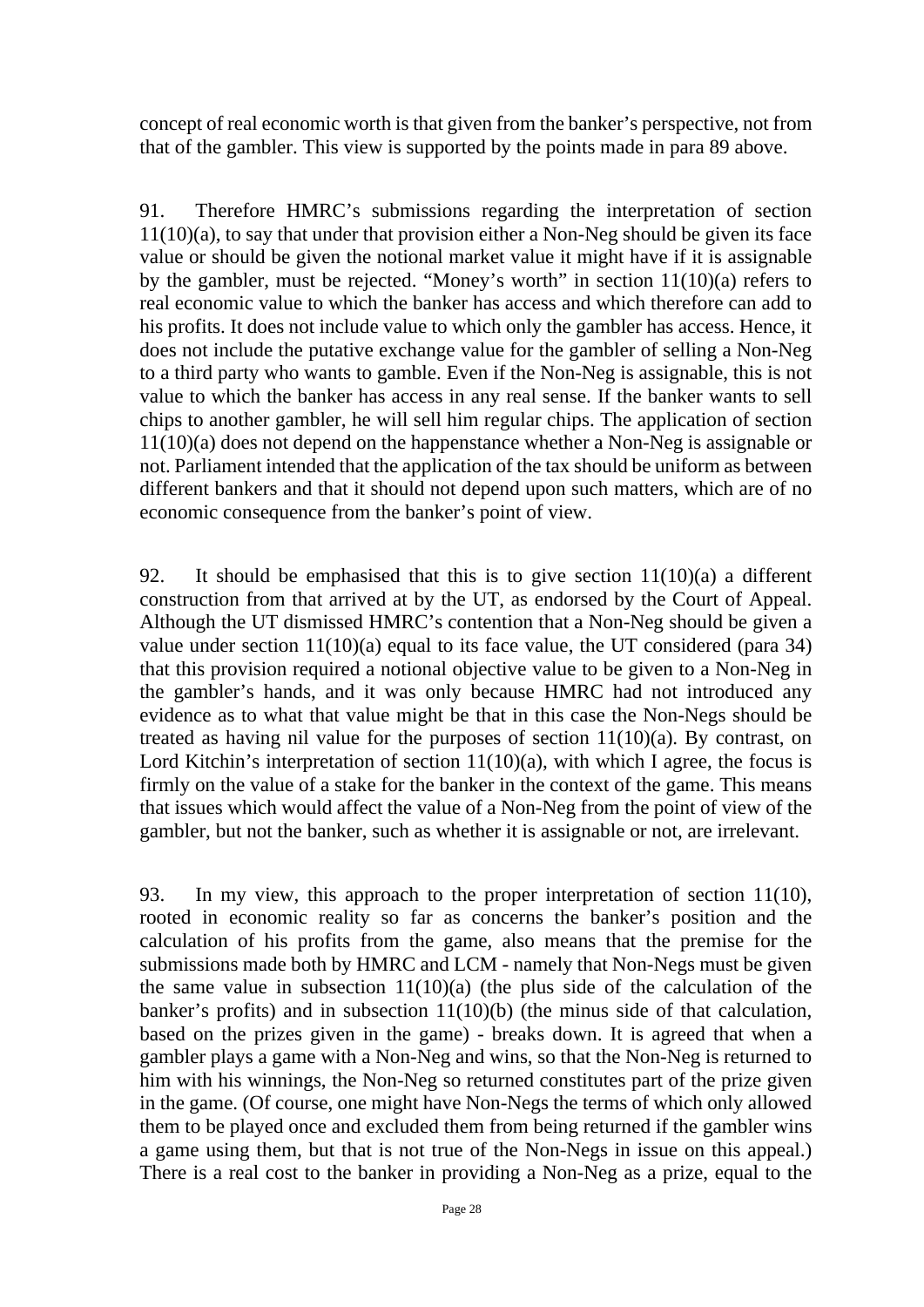percentage chance the gambler has of winning real money from the banker when using the Non-Neg to bet in the next game. Accordingly, the value of a Non-Neg is different in the two elements of the calculation. The value of a Non-Neg is nil from the point of view of the banker as regards section  $11(10)(a)$ , but when awarded as a prize it represents a real cost to the banker which ought in principle to be brought into account under section  $11(10)(b)$ , since section  $11(10)$  is concerned with economic reality in relation to the banker's position. It is unfortunate that the submissions of the parties on issue (iii) were not entirely helpful or well-directed, because they proceeded on the false premise that the approach to valuing a Non-Neg should be the same for both sides of the equation.

94. Before the amendment of section 11 of the FA 1997 by the addition of subsection (10A) in 2007, in calculating his profits from the gaming under section 11(10) the banker was entitled to bring the real cost of providing a Non-Neg as a prize into account under subparagraph (b). Section 20 of the BGDA, to which section 11(10A) of the FA 1997 refers, deals with the valuation of non-cash prizes in bingo gaming (see subsection (1): "A person's expenditure on bingo winnings for an accounting period is the aggregate of the values of prizes provided by him in that period by way of winnings at bingo promoted by him"). I do not consider that the amendment of the FA 1997 in 2007 to cross-refer to section  $20(2)-(6)(a)$  of the BGDA to govern the calculation of the value of prizes given by the banker was intended to change the fundamental scheme of section 11(10) so as to disable the banker from bringing into account the value of Non-Negs as prizes, even though they represent a real economic cost in the game for the banker. Yet this is the consequence which Lord Kitchin's interpretation of section 20 produces. Rather, in my opinion, the cross-reference to section 20 was intended to simplify and make uniform across the gambling industry and across different games of chance the calculation of the value of the cost to the banker or game organiser of vouchers (including Non-Negs) given as prizes, for the purposes of calculating their income or profits from the game.

95. In my view, on a straightforward reading of section 20(3) and (4) of the BGDA (set out at para 7 above), a Non-Neg given as a prize satisfies the conditions in subsection (3) and does not fall within subsection (4), with the result that the Non-Neg is treated for the purpose of section 11(10)(b) of the FA 1997 as having its face value. This is somewhat generous to the banker, as the true economic cost of the Non-Neg will be less than this. But it only applies in relation to those Non-Negs which are played and then returned to the gambler when he wins, which will be a very small subset of Non-Negs. In relation to Non-Negs which are played and lost, the banker cannot bring their cost to him into account at all.

96. I consider that the interpretation of section 20 which I prefer respects the basic structure of section 11(10), in that it does give a value to what is a real cost to the banker in providing Non-Negs as prizes. The application of deeming provisions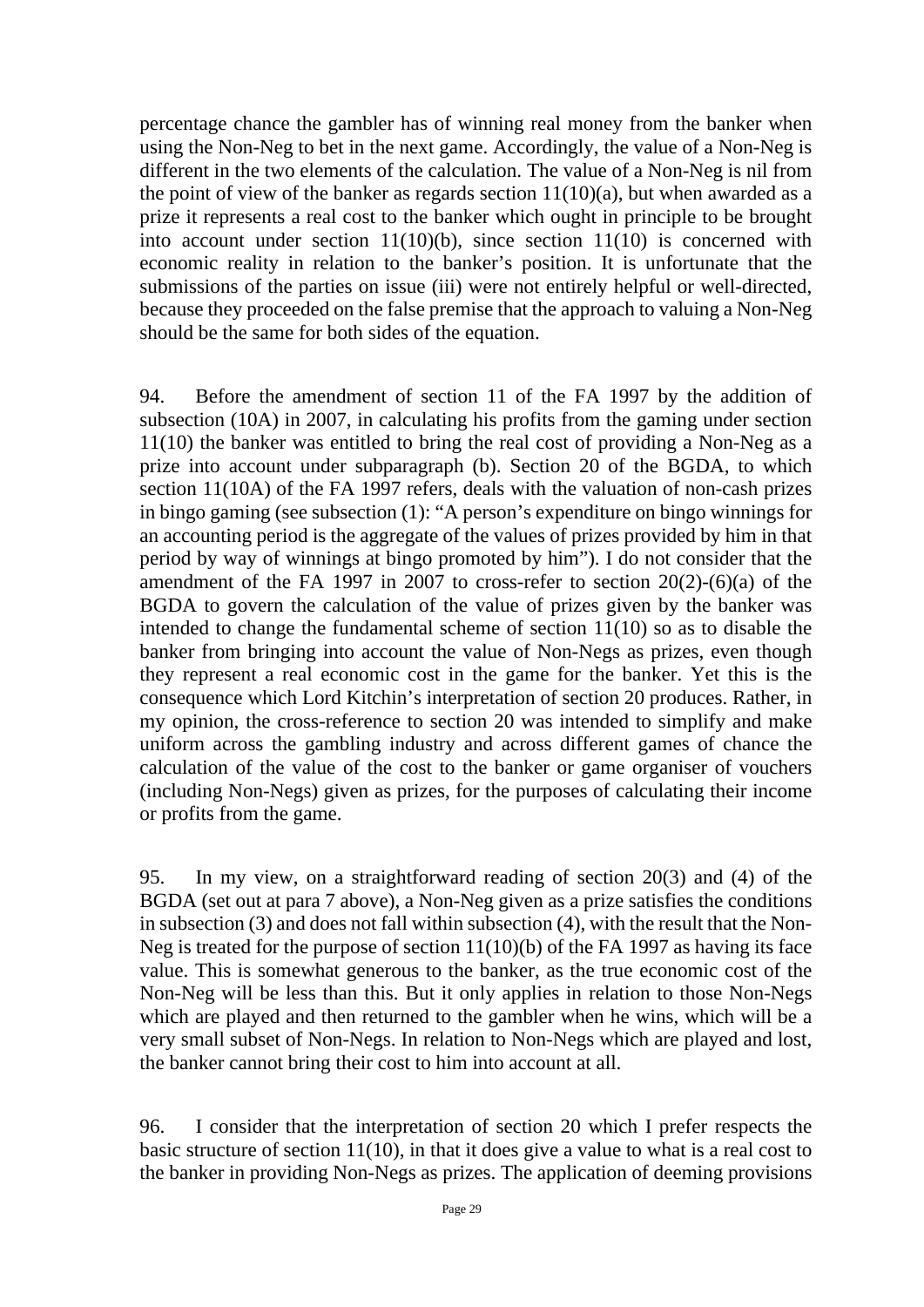in tax legislation, like section 20 of the BGDA, inevitably involves some rough edges, which may somewhat benefit the taxpayer or HMRC depending on the particular context. Such rough edges are the price paid for securing simplicity, uniformity and equality of treatment across a range of situations. In any event, it seems to me that the application of section 20(3) and (4), respectively, is clear in the present context. I do not think it is possible to depart from the clear wording of the provision as legislated by Parliament in order to address the sort of situation identified by Lord Kitchin at para 56 above.

97. It is common ground that a Non-Neg qualifies as a "voucher" for the purposes of section 20(3). Section 20 involves a degree of departure from the focus in section 11(10) of the FA 1997 on the economic position of the banker, in that section 20 focuses on the economic benefit of the voucher to the gambler: see section 20(3)(a), which focuses on how the gambler is able to make use of the voucher, and section 20(4)(b), which also focuses on the value of the voucher to the recipient. Therefore, in my opinion, one cannot say that just because a Non-Neg does not qualify as a stake under section 11(10)(a) because it has no economic value for the banker, the same conclusion must follow when applying section 20.

98. For present purposes, the starting point in applying section 20 is subsection (3). That provides that where the prize is a voucher which satisfies the conditions in subparagraphs (a) to (c), "the specified amount is the value of the voucher" for the purpose of the calculation of the cost to the banker of the provision of the voucher as a prize. In the present case, it is agreed that the condition in subparagraph (c) is satisfied. The application of section 20(3) therefore turns on subparagraphs (a) and (b).

99. In my view, in respectful disagreement with Lord Kitchin, as regards subparagraph (a), a Non-Neg given as a prize "may be used in place of money as whole or partial payment for benefits of a specified kind obtained from a specified person". The gambler is entitled to use a Non-Neg in place of an ordinary chip, representing money, as payment for a benefit of a specified kind, namely participation in a game of chance, obtained from a specified person, namely the banker. It seems to me that the condition in subparagraph (a) clearly is satisfied in relation to a Non-Neg. I do not understand it to be in dispute that the condition in subparagraph (b) is satisfied: a Non-Neg clearly specifies the amount of money which it represents in the game.

100. Therefore, according to section 20(3) and subject to section 20(4), the relevant amount to be brought into account as the cost of the prize in section 11(10)(b) of the FA 1997, as amended, is the value which the Non-Neg is specified to have. A Non-Neg with a face value of, say, £5 for use in a game will have that value for the purposes of section 11(10)(b).